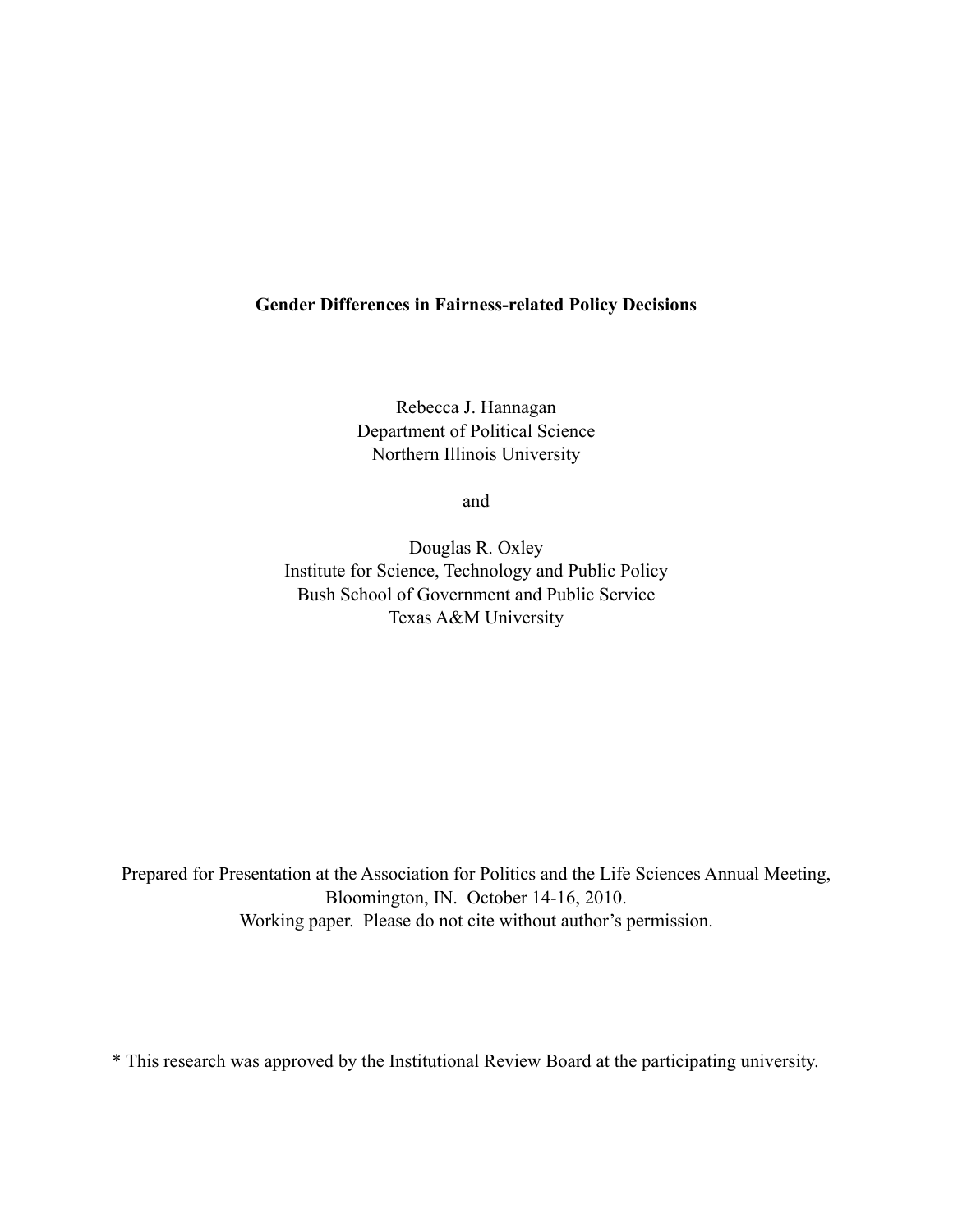### **Abstract**

*In this paper we present a test of gender effects in contextually variant experiences of fairness on policy preferences, controlling for empathy. Participants experienced either personal, interpersonal, abstract, or social perspectives on fairness via the ultimatum game, and then had to answer questions regarding whether the policy of the game should be changed to (1) make the game fairer, (2) add bonuses to encourage fair offers, and/or (3) add fines to discourage unfair offers. Men and women differed not only in their preference for policy changes - with women more supportive of fines and men divided over bonuses versus fines - but women who were in the interpersonal condition were more supportive of policy change than men. Further investigation suggests empathy plays different roles for men and women on some policy considerations. Men who scored higher in empathic concern were more likely, as were women, to support fines.*

### **Introduction**

Mentalizing, or taking an intentional stance, plays a role in economic decision making and social exchange, to be sure, and likely underpins preferences for particular public policies. The ability to mentalize helps us assess what someone else's motivation may be, and thus help direct our next move. But when it comes to considerations of fairness, emotions play an important role as well (see Frith and Frith Frith 2003 for a review; and Singer 2008, p. 3879). Variation in responses to unfair offers in the ultimatum game, for example, depend on strong emotions linked to subjective feeling states such as "unpleasantness" or "disgust" (Craig 2002; Wicker et al. 2003), and there are reasons to believe there may be gender differences in mechanisms that give rise to behavioral responses based on emotions (see Cahill 2003, 2006). This stands in stark contrast to the "economic man" model of strategically striving for reputation in games to obtain the best monetary outcome, as well as the "social role theory" of gender differences in behavior. How we act in the face of perceived unfairness ultimately hinges on both mentalizing and emotional motivations such as empathy. Understanding both strategic and emotional motivations will aid in understanding why people - men and women - support the public policies they do.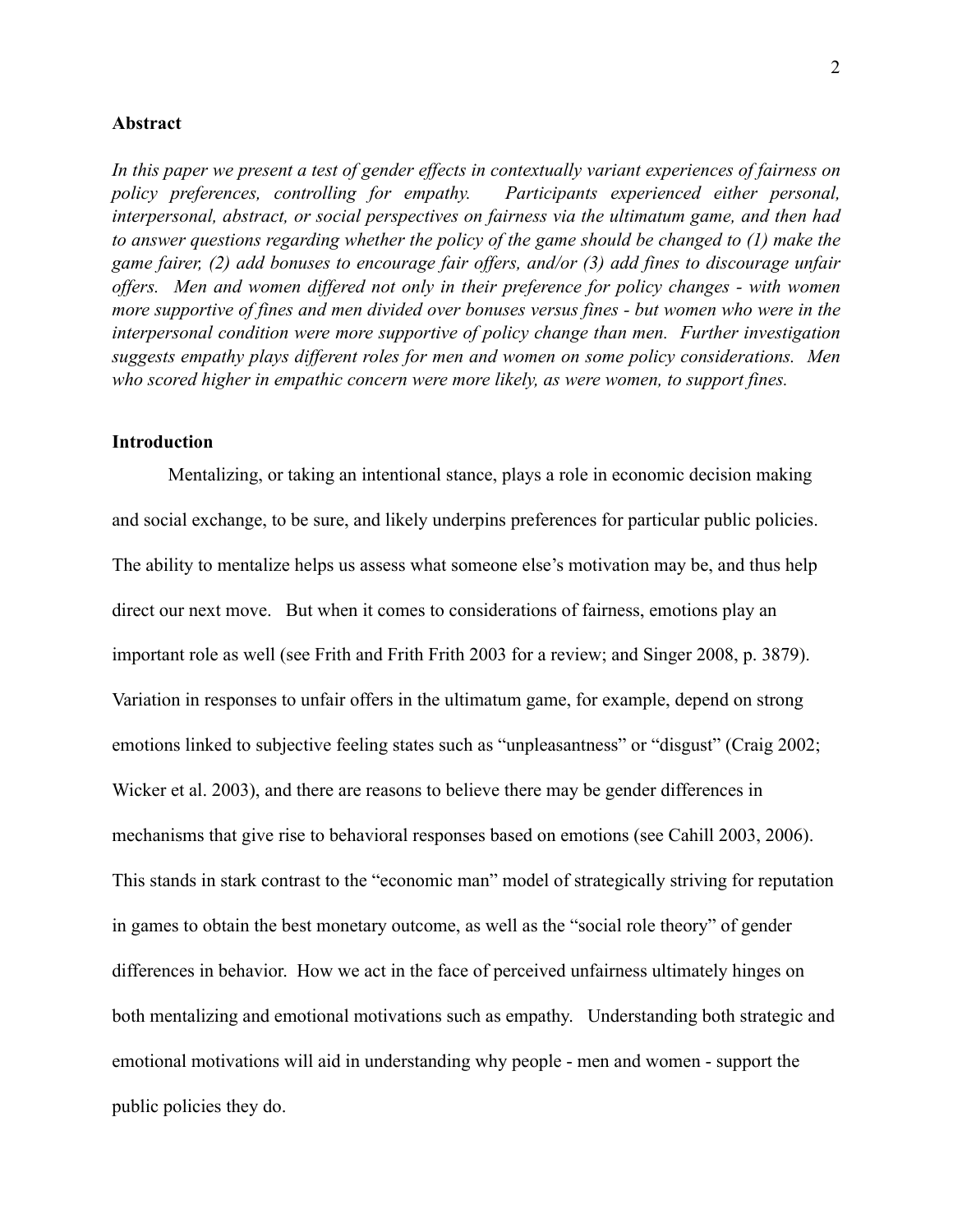#### **Fairness as Basis for Ideology**

Justice is, arguably, one of the main justifications for the formation of governments. Judgments regarding the fairness of an event or situation are one way in which to measure justice (Rawls 1971; Rawls 2002). Haidt and Joseph (2004) posit that some ethical judgments are intuitive. They assert that five types of moral judgments are partly rooted in intuition. These include suffering / compassion, reciprocity / fairness and hierarchy / respect (Haidt and Joseph 2004, 58). Later, Haidt and Graham (2007) identified that these intuitive foundations of moral judgment differ for people of different ideologies. Haidt and Graham expanded the moral foundations to include harm/care, fairness/reciprocity, ingroup/loyalty, authority/respect, and purity/sanctity (2007, 99). They assert that both liberals and conservatives are associated with harm / care and fairness / reciprocity while only conservatives are associated with the other three moral foundations. As these differences in morality are intuitive, it suggests a physical basis for differences in ideology. Others have also established a physical basis for policy attitudes that act as components of ideology (Oxley *et al* 2008; Smith *et al* 2009).

Judgments related to fairness can arise from personal experience, experience with others or from an abstract sense of fairness (Oxley 2010a; Oxley 2010b). Empathy can play an important role, particularly in the interpersonal and the abstract perspectives on fairness. Frith and Singer (2008) note the significance of empathy in social cognition: "Successful social interaction very frequently also requires an understanding of the other's emotional and motivational states, i.e., our capacity to empathize with others" (p. 3877). They further suggest that empathic brain responses are not an automatic or "all or nothing" response. The presence as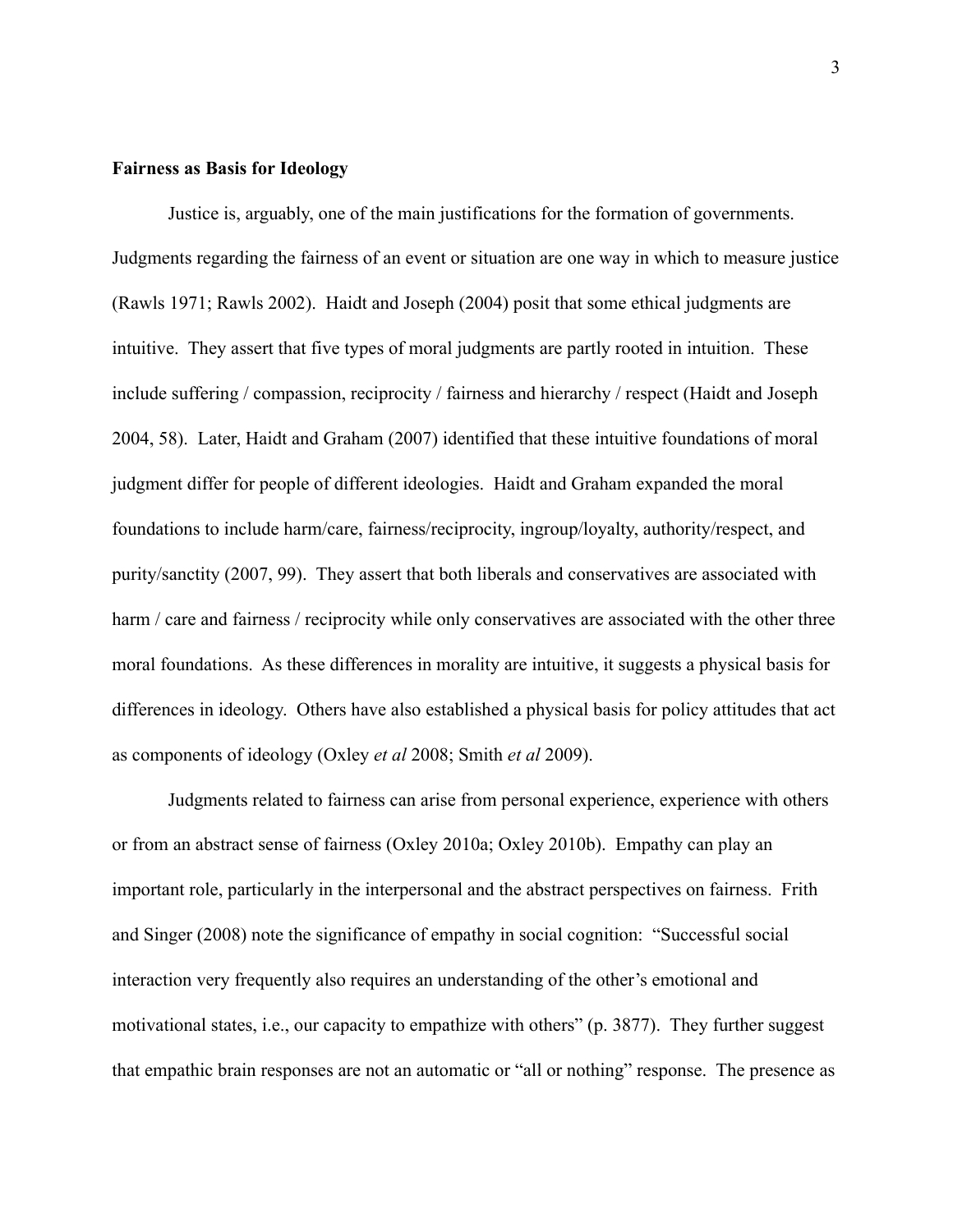well as the magnitude of such responses can be mediated by factors such as the affective link between people, the perceived fairness of the situation, and whether the pain someone experienced is justified (Frith and Singer 2008, p. 3877).

Men and women differ in their average ideology and in their average level of empathy. Is it possible that we can predict differences between men and women's preferences for public policies by considering their differences in fairness judgments?

#### **Gender Differences**

 One of the most consistent and well-documented gender differences is the orientation of boys and girls toward other people - often measured in terms of eye contact duration, empathic responses to the distress of others, recognition of faces, time spent looking at faces, and other behaviors. In studies of very young children, girls show a greater orientation toward other people and tend to show greater sensitivity to social cues and later develop into an ability to better use social signaling of emotion to develop relationships (Geary 1998, pp. 218-220). These measurable differences in boys and girls are precursors to sex differences in social behaviors and motivations.

There is a consistent pattern of social sex differences – with women preferring altruistic, reciprocal relationships and men preferring competition and struggle (Geary 1998, p. 165). It is not that men attempt to control social interaction and women do not – although previous understandings of human behavior have focused on overt male behavior and thus made such assumptions regarding a link between dominance and desire to control – it is that men and women exert control via different strategies (Geary 1998, p. 164). Valuing "norms of fairness"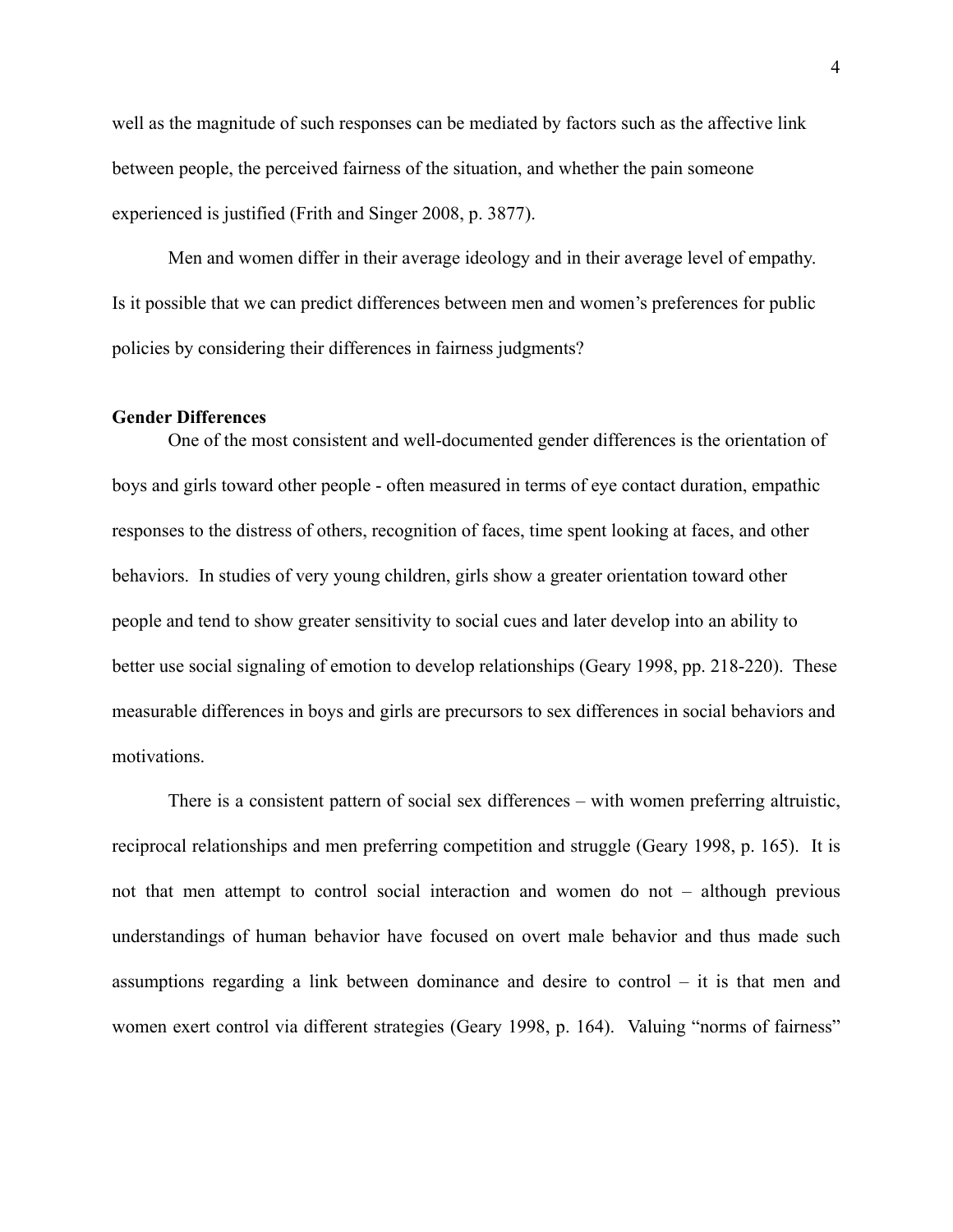seem to be a human universal, but the form that such values take, and variation in contextual applications and preferences for punishing violations, may fall along gendered lines.

Eckel and Grossman (1996) cite that the fairness-oriented behavior in the ultimatum game is well documented and deviates from any assumptions of payoff-maximization. The generosity of proposers in the game may be motivated by strategic considerations, but it is unknown the extent to which "other-regarding behavior" (altruism or fairness) affects observed outcomes (p. 182). Observed outcomes in the ultimatum game are suggestive of patterned differences based on gender. Eckel and Grossman (2001) find that women give more generous offers than men, offers made by women are more often accepted, and women paired with women almost never fail to reach agreement (p. 171). Empirical evidence from decision making games suggest that women tend to be more cooperative, empathetic, and generous than men in group situations (Aranoff and Tedeschi 1968; Ortmann and Tichy 1999). Further, groups of women contribute significantly more to public goods than mixed or all male groups (Nowell and Tinkler 1993). Further, Hannagan and Larimer (2010) find that women are consistent in their offers regardless of the gender composition of their decision making group, whereas men's behavior varies based on group placement. Linking patterned differences in behavioral outcomes based on gender to "other-regarding" motivations is the next challenge.

A brain region may be different for men and women in terms of its neurotransmitter function or its genetic or metabolic response to experiences (for an overview of the neural mechanisms behind sexual dimorphism of the brain see Arnold 2004; Cahill 2003; see also De Vries 2004). For example, women have larger orbital frontal cortices than men and the larger volume devoted to emotional modulation may relate to behavioral evidence for differences in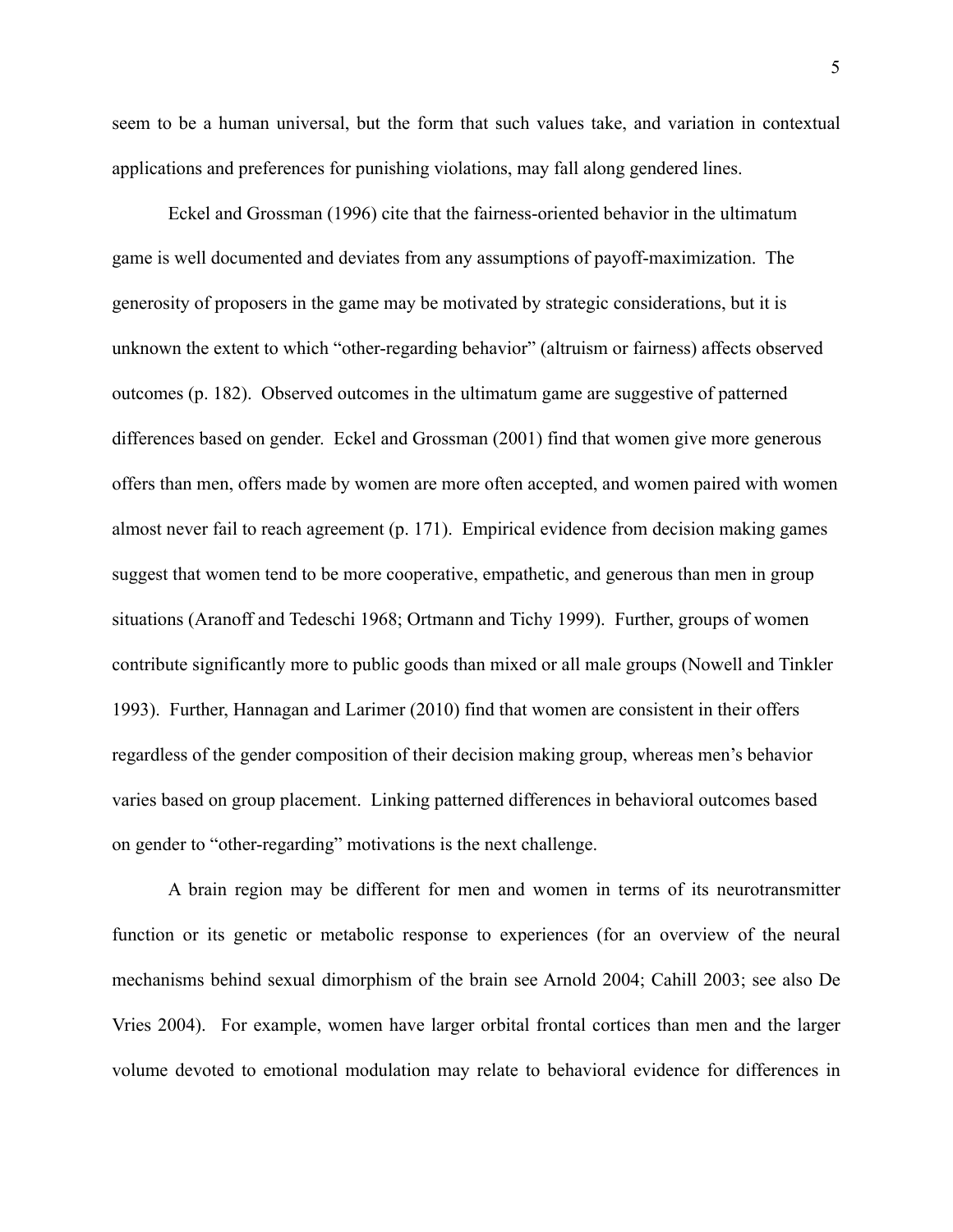emotion processing (Gur et al. 2002). Another example is the neuropeptide oxytocin that is understood to be a mediator of prosocial behavior. Oxytocin acts on the amygdala to reduce fear, alleviate social stress, and modulate aggression. It has also been suggested that oxytocin eases the inference of the affective mental states of others to reduce ambiguity in social situations, thus encouraging social approach, affiliation and trust (Damasio 2005; Domes et al. 2007; see also Zak, Kurzban and Matzner 2004, 2005; Zak, Stanton and Ahmadi 2007). It may be that women's greater affiliative behaviors are due, in part, to oxytocin production. Emotional reactions provide feedback to the individual about the relative success and failure at acquiring and retaining the resources necessary for survival and reproduction. This feedback affects the individual's behavioral strategies that increase the likelihood of actually achieving these goals (Geary 1998, pp. 169-170). Regarding sex differences, it appears that women experience positive and negative emotions more intensely than do men.

It may be that both men and women respond with empathy to displays of fairness by others, but perceptions of who is fair and what fairness entails can change based on context and such contexts can affect men and women differently. For example, Singer et al. (2006) found that empathy related responses in an iterated prisoner's dilemma game were significantly reduced in males when they observed an unfair person receiving a painful punishment. In other words, empathy is more likely diminished among males in certain contexts. "How empathy enables the development of other-regarding motivation (empathic concern or compassion) with an associated helping behavior is still unclear" (Frith and Singer 2008, p. 3877) and clues are likely to come from work linking genetics, social endocrinology, personality, and social behavior. Such linkages are beyond the scope of this or any one paper, but we now present our test of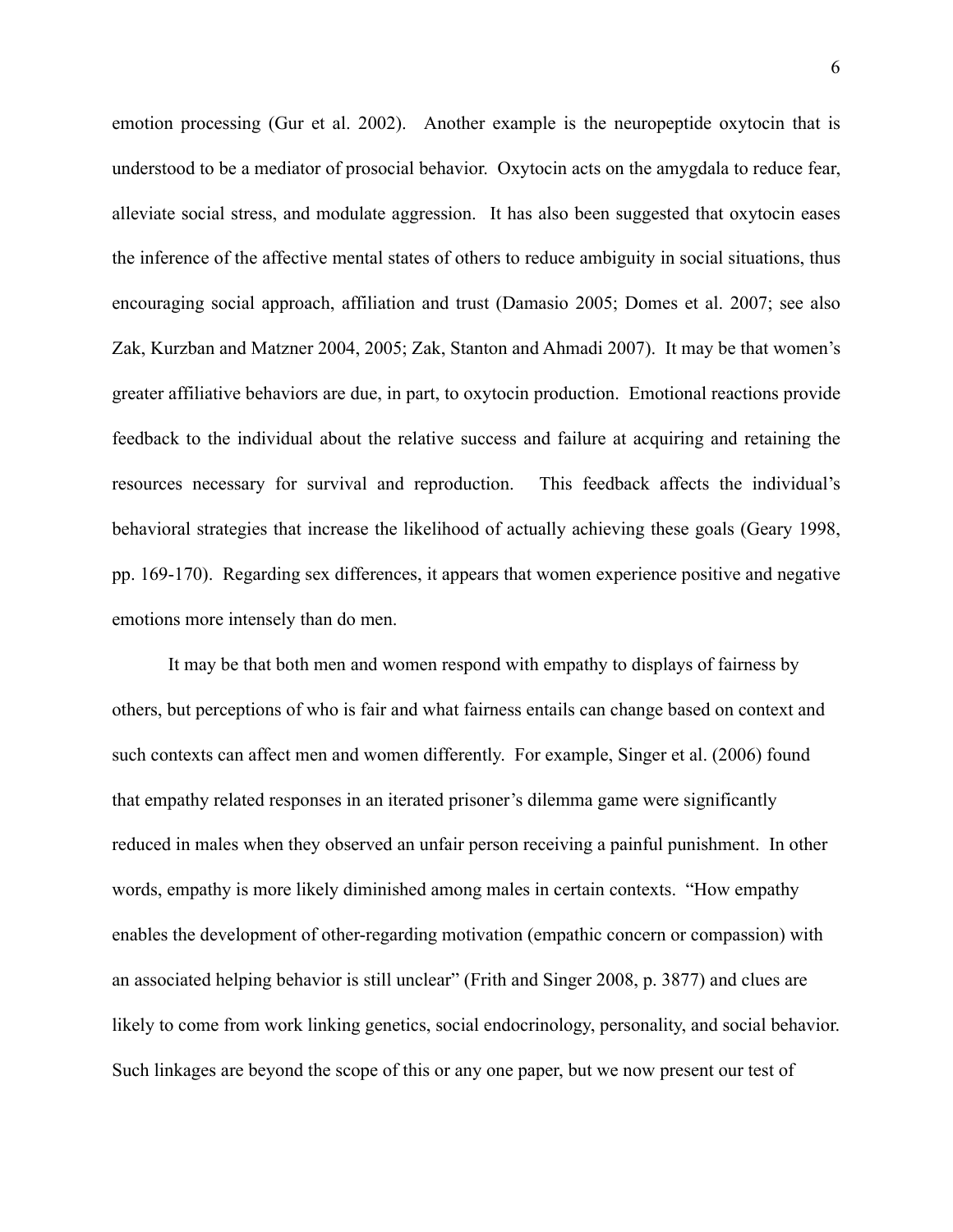gender effects in contextually variant experiences of fairness on policy preferences, controlling for empathy.

### **Research Design and Method**

One hundred two participants were recruited from the population of a medium-sized city on the Great Plains. Though not specifically the intended audience of the recruiting efforts, nearly all of the participants were undergraduate students at a large university located within the city. All participants were compensated with \$10. Some participants were also compensated with either extra credit or course credit in their courses. Their fee did not vary depending upon their relative success at the economic game in which some of them participated. The study was conducted under the oversight of the institutional review board of the sponsoring institution.

Participants arrived at a lab on campus at a scheduled time, and were briefed on the study. Those who chose to participate had skin conductance sensors attached to their non-dominant hand<sup>1</sup>. Their other hand was free to move a mouse in order to complete a survey. All participants answered demographic questions and then they received instructions on how to play Ultimatum.

Ultimatum is a game where two players split a pot. The first player gets to decide how much to offer the second player. The second player then gets to decide whether to accept or reject this offer. If the second player accepts the offer, then they split the proceeds as proposed by the first player. If the second player rejects the offer, then both players get nothing. There are two aspects of Ultimatum that are interesting to researchers. First, players in Western industrialized nations normally split the pot evenly when acting as the first player. This goes

<span id="page-6-0"></span><sup>&</sup>lt;sup>1</sup> The non-dominant hand was defined as the opposite hand from that which the participant normally uses a computer mouse. For most participants, this was their left hand, even when the participant normally writes with their left hand.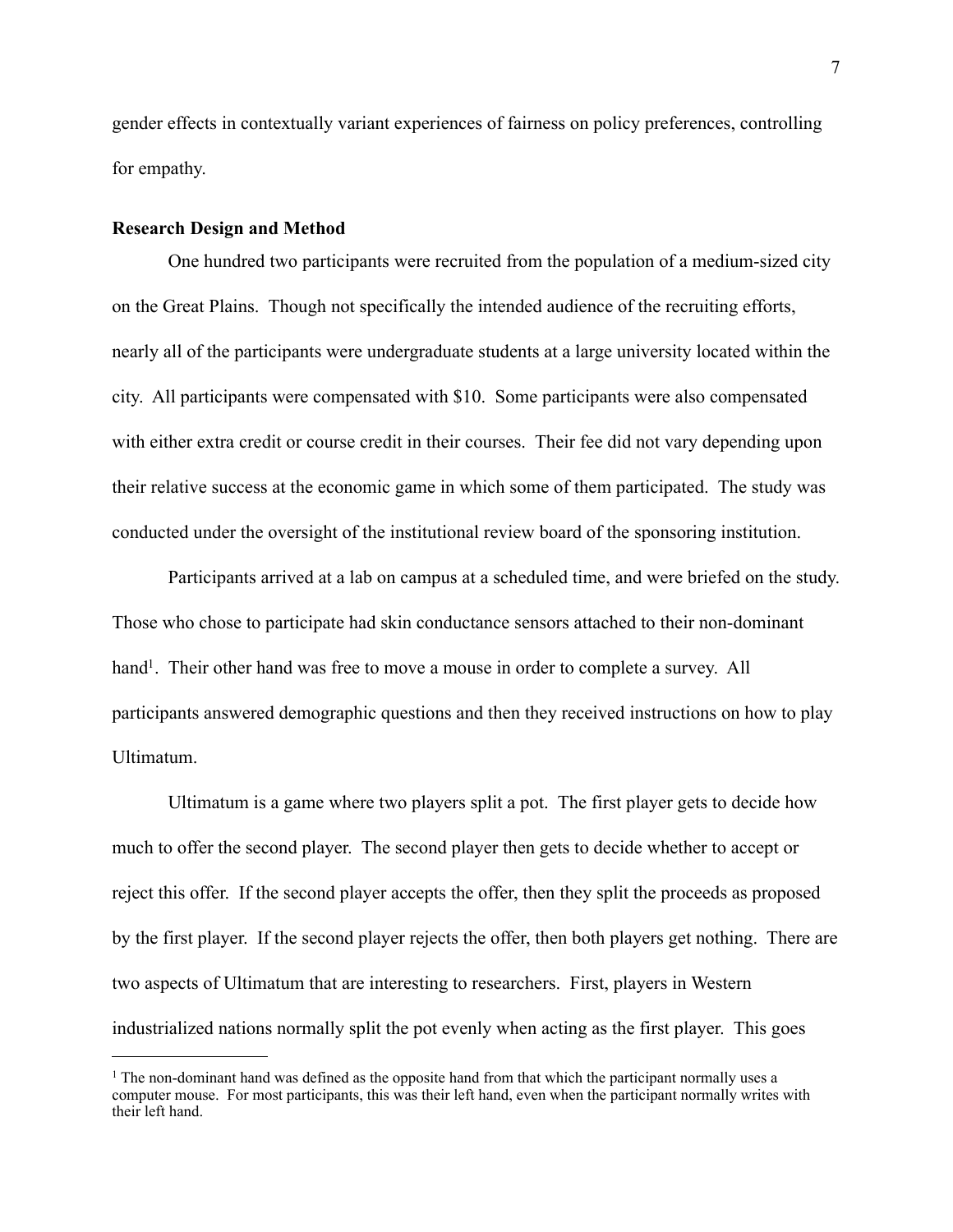against their rational self-interest, but sharing is a cultural norm that often leads to an even split. Second, when a first player does make a low offer to the second player, the second player often becomes emotionally aroused and rejects a positive offer (Güth and Tietz 1990; Sanfey et al 2003; Knoch et al 2006; Pillutla and Murnighan 1996). This also goes against their rational selfinterest as any positive offer would be better than nothing. Of particular interest is that there is a common threshold where many people begin to reject the offers from the first player, and this occurs when offers get below about 30% of the pot. These results generally hold for Western participants, but not necessarily for some small non-Western cultures. In other words, there is some evidence that the norms vary across cultures for what is fair and what is not fair in Ultimatum (Henrich et al 2001).

After participants received instructions on how to play Ultimatum, participants were randomly assigned into three groups. One group played the Ultimatum game for ten rounds against the computer and was asked to imagine that they were playing against a person. Another group read a story about an Ultimatum game being played between two players for ten rounds, and were asked about the fairness of the play between each round. The third group only had the instructions for playing Ultimatum presented to them but did not play the game nor observe the game being played.

These three groups represent three different perspectives on public policy (Oxley 2010a; Oxley 2010b). The first group experienced fair and unfair outcomes in the Ultimatum game. This represents a personal perspective. The second group witnessed others experiencing fair and unfair outcomes in the game. This is an interpersonal perspective. Finally, the third group neither played the game, nor watched others playing it. For them the perspective on the fairness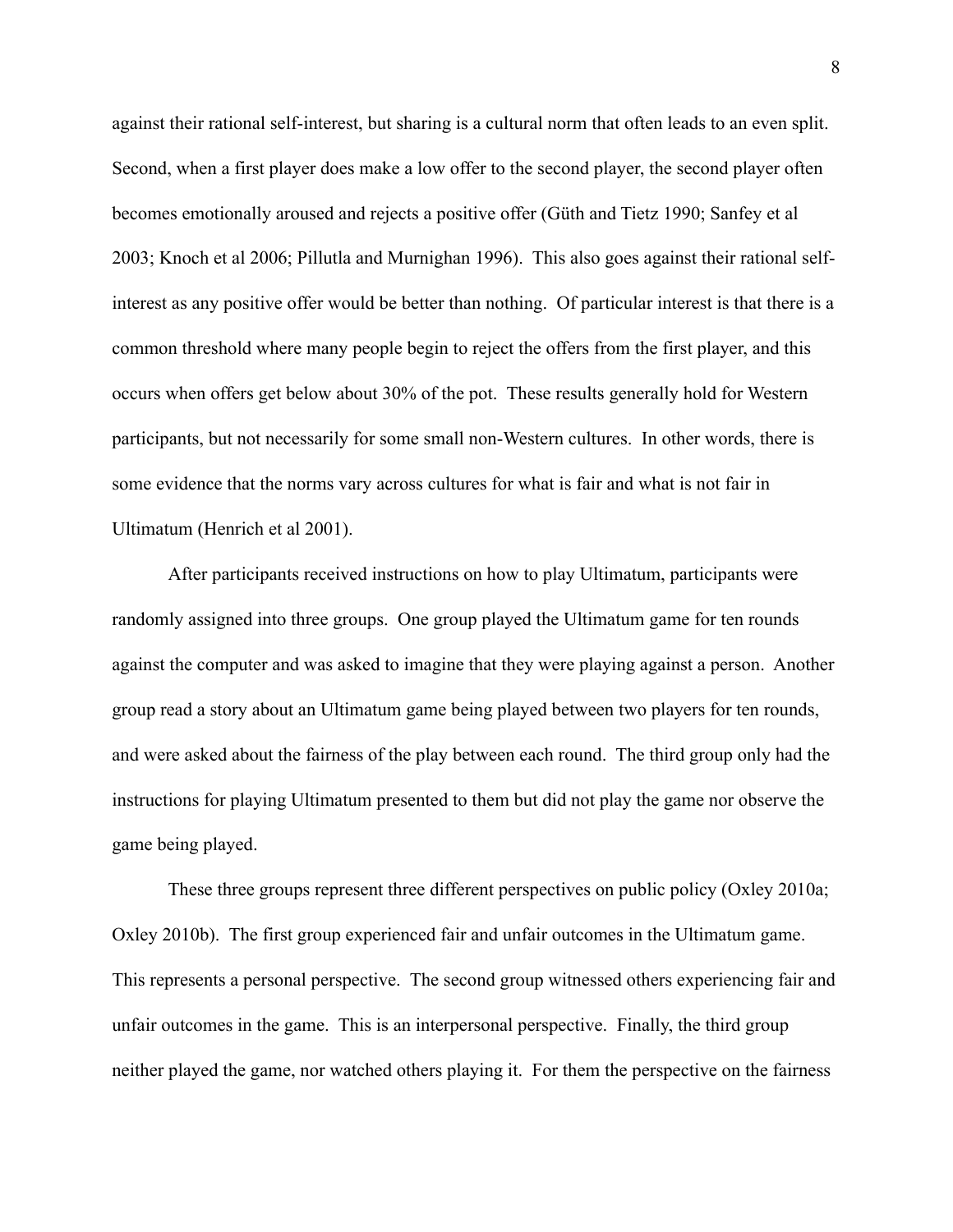of the game is abstract. Finally, there is another perspective on fairness: the social perspective. It is within this perspective that public policy decisions are theorized to be made. Therefore, following the experimental condition, all groups answered questions regarding whether the policy of the game should be changed to (1) make the game fairer, (2) to add bonuses to encourage fair offers in the game and (3) to add fines to discourage unfair offers in the game. Therefore, each individual participated in activities related to one experimental group (personal, interpersonal, or abstract) as well as the social / policy perspective questions.

Prior research arising from this experiment and survey demonstrates that the experience of a fairness norm violation in the Ultimatum game causes an increase in support for changing public policy rather than remaining with the status quo (Oxley 2010a; Oxley 2010b). Those who played the game, but did not experience fairness norm violations were very unsupportive of policy change. In addition, those with only an abstract notion of fairness were highly supportive of policy change that was designed to encourage fairness.

Following the questions about policy change, participants completed empathy and Machiavellianism scales. Following the questions for these scales, the participants watched neutral and fairness-related videos. These videos include two considered to be neutral with regards to fairness issues: (1) a pleasant scene with a bee flying about some flowers and (2) a common computer screensaver. Four videos told stories that had elements of fairness embedded in them. The first of these was a local news story about employees of a large electronics retailer selling spots in the checkout line on the day after Thanksgiving (also known as "Black Friday" because of the large number of customers shopping on that day). The second fairness-related video was a local news story about a man who was about to lose his business because of an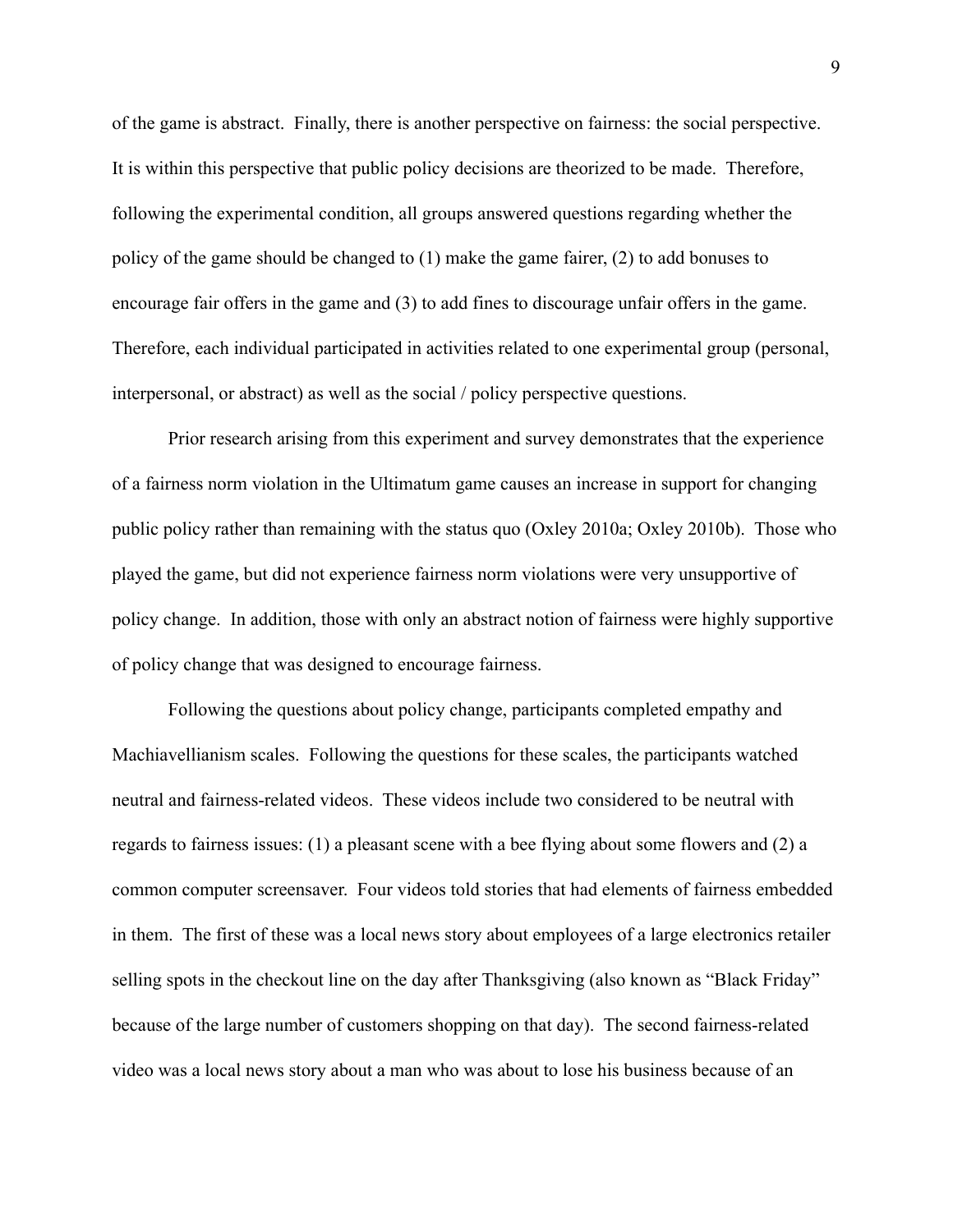eminent domain claim by the local government. The third fairness-related video was a local news story about a man who was released from prison after many years following DNA evidence which exonerated him from an aggravated burglary charge. The fourth fairness-related video was a local news story about a man who fled on foot from police following a hold-up of a convenience store that the man did not commit. When the police tackled him, his head smacked into a wall and he was rendered comatose as a result. This video includes four close-up instances of the man's head snapping against the wall as taken from a surveillance video. In between each of the video segments, a fixation point was presented to the participants for 15 seconds. Following the presentation of all the videos, the participants were unhooked from the skin conductance sensors, debriefed and compensated.

## **Hypotheses**

We posit the following four hypotheses:

H1: Following personal experience in the domain of the policy, men and women will not differ in their support for policy change, bonuses to ensure fairness, and fines to discourage unfairness.

H2: After witnessing others experiencing fair and unfair treatment, women are more likely than men to support policy change, bonuses to ensure fairness and fines to discourage unfairness.

H3: Provided only with an abstract notion of fairness in the game, men are more likely than women to support policy change, bonuses to ensure fairness and fines to discourage unfairness.

H4: Male and Female skin conductance response will not significantly differ while witnessing videos containing unfair treatment of others.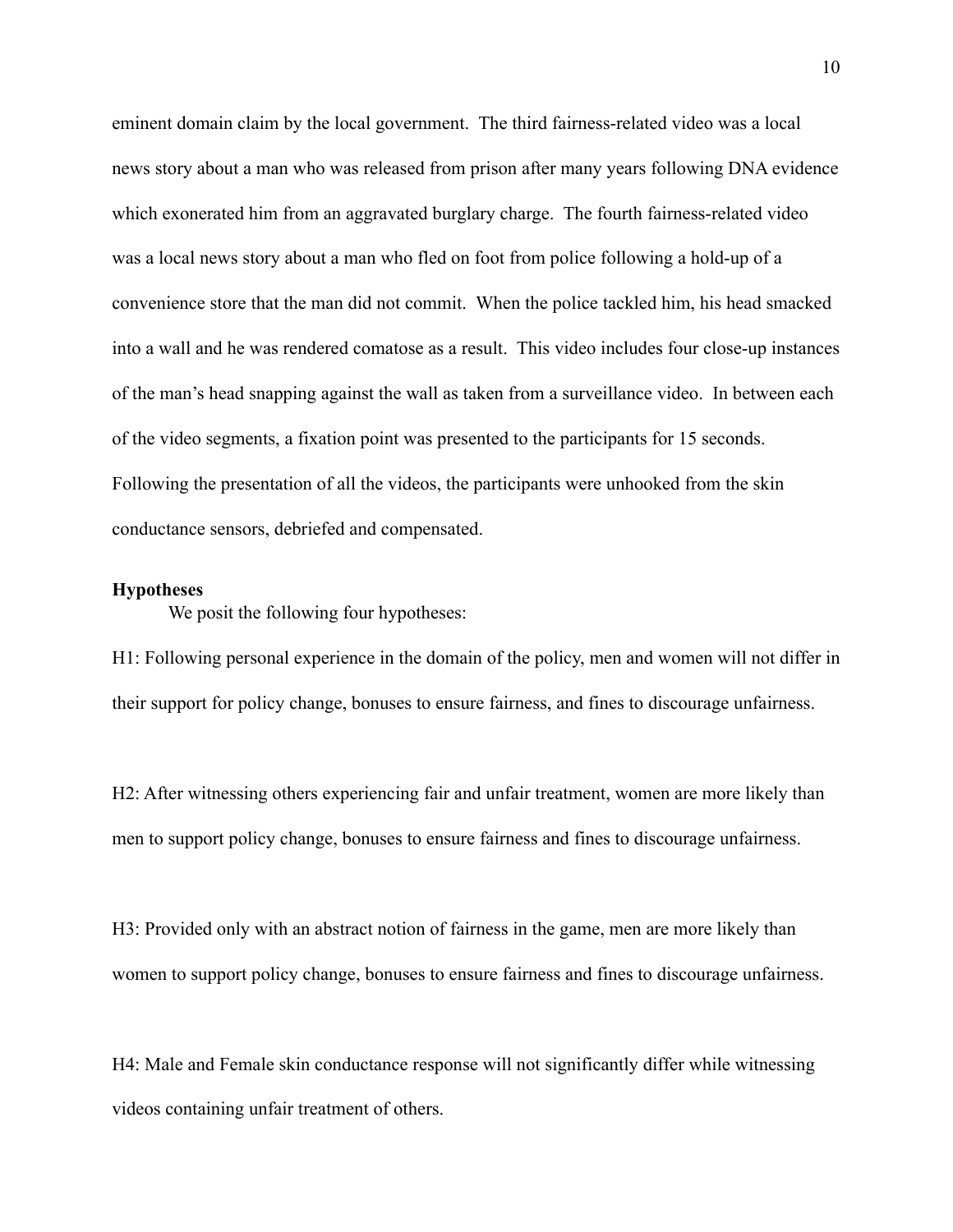# **Results**

Figures 1, 2, and 3 present the descriptive results arranged by gender for three key dependent variables: support for policy change, support for bonuses to ensure fairness, and support for fines to ensure fairness. They demonstrate that men were evenly split on supporting policy change, while women were very supportive of policy change. Men and women had similar distributions overall regarding bonuses with most participants being against bonuses. Finally, slightly more men were for fines than were against fines. However, women were very much in favor of fines to assure fairness. It should be noted that these results include participants from all three experimental conditions. It is interesting that these results indicate that there is something different about each gender's approach to fines, in particular.

# [Figure 1, Figure 2, and Figure 3 about here]

The first hypothesis suggests that men and women will not differ in their support for policy change, bonuses to ensure fairness, and fines to discourage unfairness when they have recent experience in the domain of the policy. Table 1 has the means and the results of t-tests comparing the difference between the means for participants broken down by experimental group. The Personal experimental group personally experienced fair and unfair treatment in the Ultimatum game according to Western norms where offers greater than 30% are fair. When policy change is the dependent variable, men and women have very little difference in the mean support for policy change (pr( $|T|>|t|$ ) = 0.9687). When men and women are contrasted on the level of support for bonuses in the Personal condition, there is once again very little difference in means ( $pr(|T|>|t|) = 0.7550$ ). The difference in support for fines also was small and not significantly different (pr( $|T|>|t|$ ) = 0.7255). While the number of participants is low for all three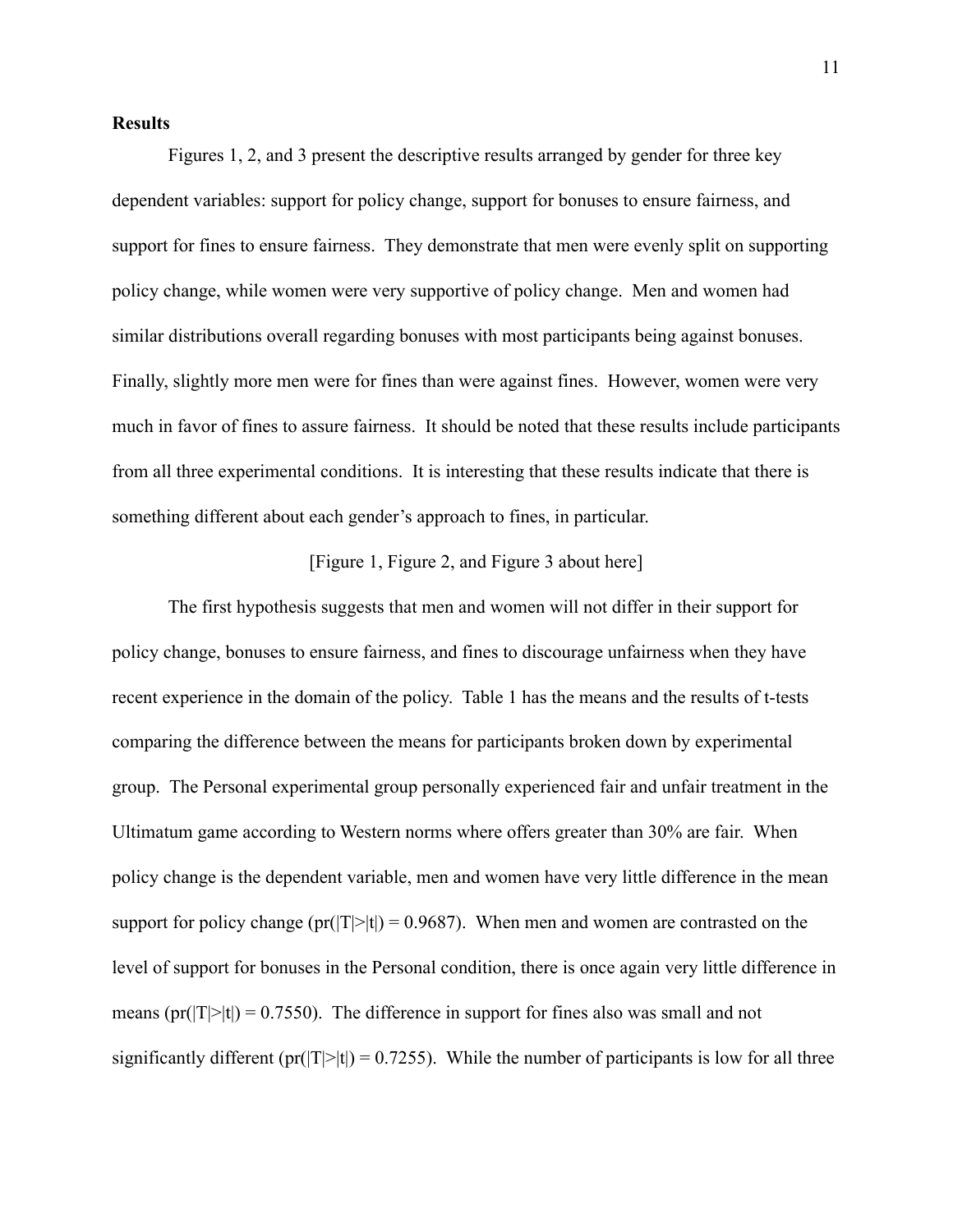experimental conditions, in the case of the Personal condition, all three dependent variables also had small differences between the means. This suggests that Hypothesis 1 is supported.

[Table 1 about here]

The second hypothesis suggests that women will be more supportive of policy change, bonuses and fines following the experience of witnessing fair and unfair treatment of others in the policy domain. The results in Table 1 for the Interpersonal experimental condition suggest that there are no significant differences in the mean results of men and women. However, the number of participants in each group is relatively low, and differences are relatively large for a dichotomous variable (differences were -.2353, -.1765 and .2353). Therefore, it would be hasty to come to an immediate conclusion on this hypothesis given this test. We can, however, examine this data descriptively. Women who were part of the Interpersonal experimental condition were more supportive of policy change than men. Women were also less supportive of bonuses than men, but more supportive of fines than men. Overall, though, this hypothesis must be considered to be undetermined given the results.

The third hypothesis suggests that without any immediate experience with this game (the Abstract experimental condition), men will be more supportive of policy change, bonuses and fines. The results in Table 1 indicate that the difference between men and women on policy change was small and insignificant. Women were more supportive of bonuses, but not significantly so. Women were very supportive of fines, while men were divided. The results regarding fines were significantly different based upon a t-test  $(\Pr(|T|>|t|) = 0.0170)$ .

A key question regarding these results is why are women strongly supportive of fines as a policy to assure fairness? The difference might arise from differences between the sexes on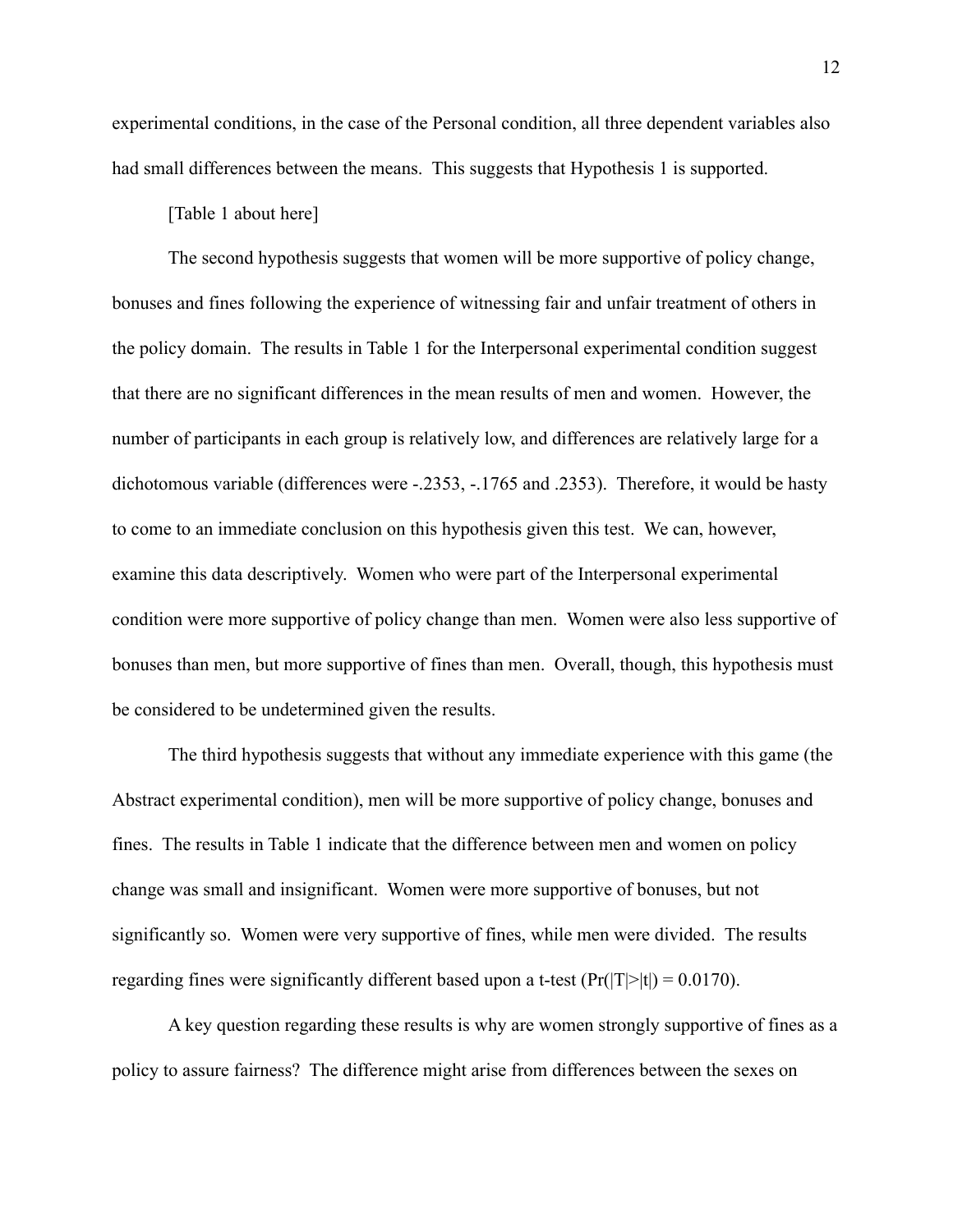empathy. Table 2 presents the results of logistic regressions for all male and female participants with a four-part standard empathy scale (Davis 1996) and the experimental condition as the independent variables. The empathy scale has components that measure perspective taking, fantasy, empathic concern and personal distress. Davis describes perspective taking as, "...the tendency to spontaneously adopt the psychological point of view of others in everyday life…" (Davis 1996, 55-57). Empathic concern is described as, "…the tendency to experience feelings of sympathy and compassion for unfortunate others…" (Davis 1996, 57). Personal distress is the tendency to respond to strong personal distress in others. Finally, the fantasy scale measures the ability to insert oneself into fictional accounts.

# [Table 2 about here]

Fairness situations can involve intense personal distress in others. However, the Ultimatum game is unlikely to evoke the type of personal distress in others that witnessing some activities would. Therefore the personal distress scale is unlikely to have an impact. The same goes for the fantasy scale as the insertion into a story does not fit well with the activities involved in witnessing or playing the Ultimatum game. However, it would be expected that empathic concern and perspective taking might have an impact on support for policy change, bonuses, and fines.

The results in Table 2 illustrate that the different types of empathy played different roles for women and men on some policy questions. For women, higher levels of empathic concern led to higher levels of support for policy change. Empathy played no significant role for either sex with regard to support for bonuses. Different types of empathy played different roles for the sexes in supporting Fines as a policy measure. In the case of Fines, men with higher levels of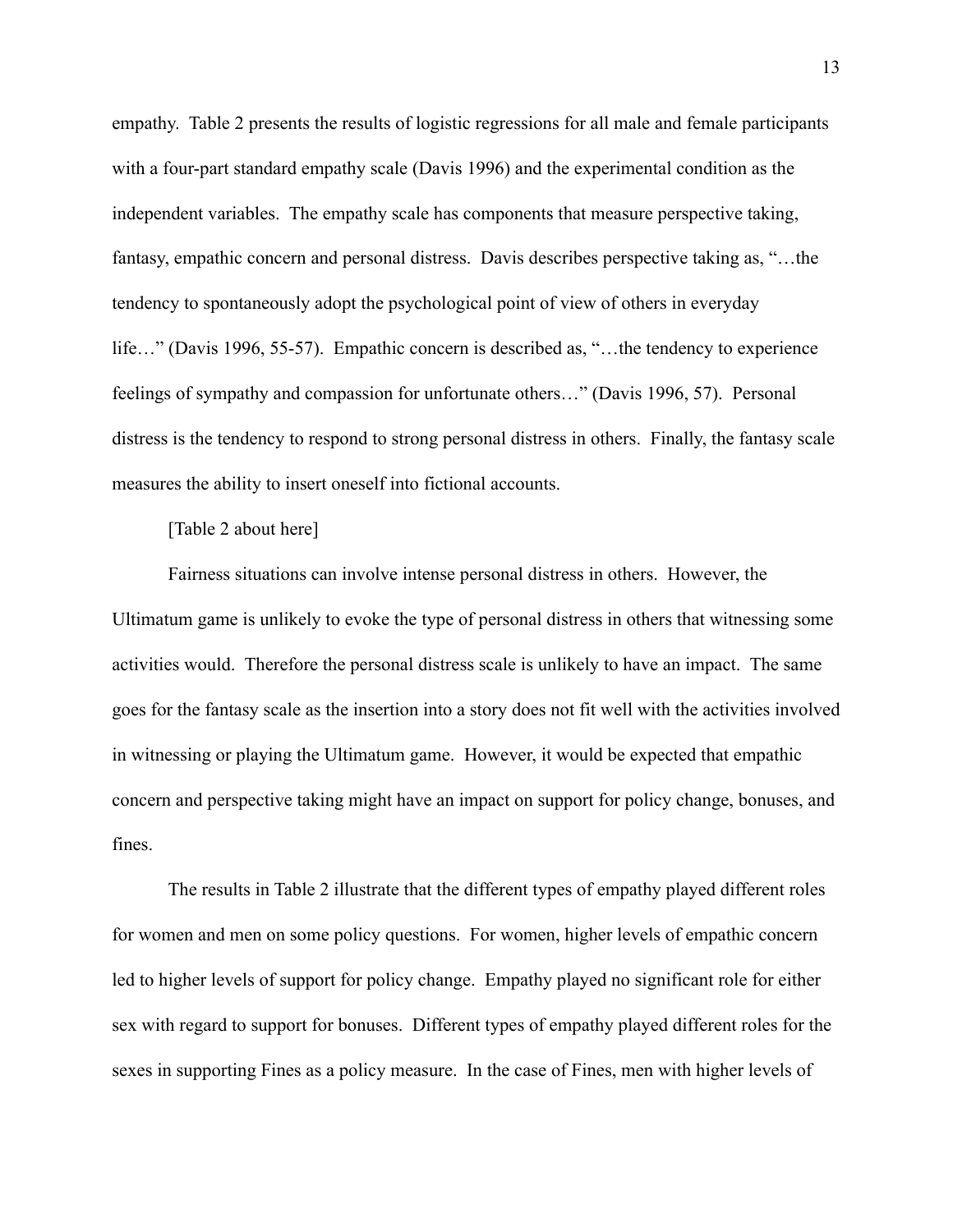empathic concern were more likely to support fines. Women who had higher scores on perspective taking were less likely to support fines.

These results, while tenuous because of the sample size and the overall levels of significance for some of the factors, do imply that empathy plays a different role for men than for women in how it affects policy decision-making. Empathic concern is of particular interest because it influenced women's decisions to make a policy change and men's support for fines as a policy choice but not for other decisions. On fines, perspective taking, and not empathic concern, is a more important factor for women. In other words, women and men are arriving at their policy decisions with different types of empathy affecting their decisions differently.

#### **Gender Differences in Skin Conductance Level during Stories of Unfairness**

Finally, the fourth hypothesis suggests that there will be no significant difference between men and women while they are watching both neutral videos and video presentations of unfair treatment of individuals. These results appear in Tables 3 and 4, and Figures 4 through 9. As expected, no significant difference was recorded for the neutral videos except for right at the end of the screensaver vide[o2](#page-13-0). There were, however, three of the fairness videos with significant differences in the level of arousal as measured by skin conductance between men and women. Table 3 has the correlations between each of the events in the video and gender.

# [Table 3 about here]

Each video was broken into segments, and the standardized SCL values are means of skin conductance levels for each of these segments. To create the segments, event markers are placed in the audio stream so that participants cannot hear them, but which mark a start and end point for a segment of video. Most of these segments were selected because of a cut to a new scene in

<span id="page-13-0"></span><sup>2</sup> This is likely caused by the switchover from the screensaver to the fixation point.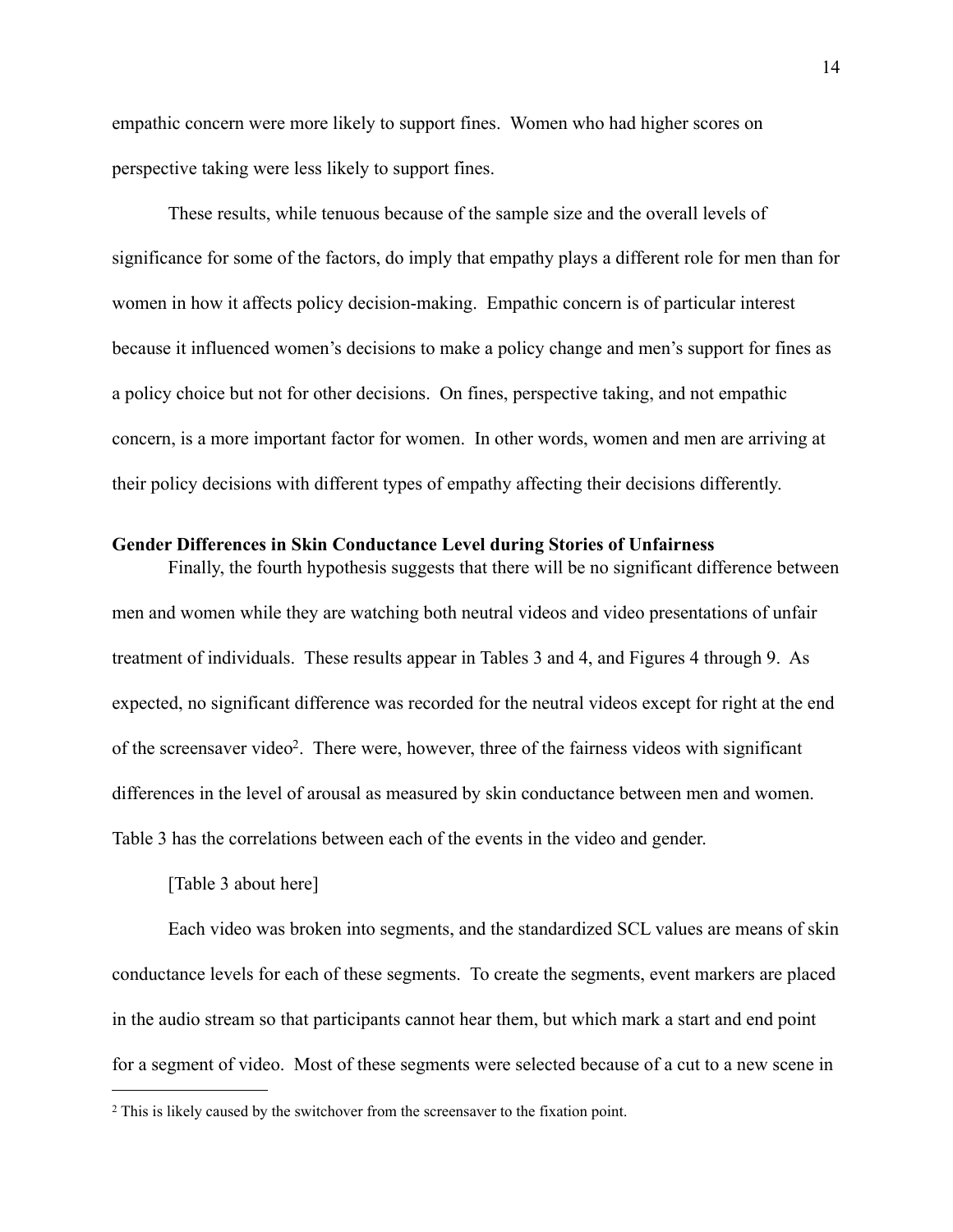the news story. Others were selected to mark events in the story which were likely to generate higher levels of arousal. For the neutral videos, each segment lasted ten seconds regardless of the specific content at that time. Table 3's correlations provide an indicator of where in the data there might be significant differences between men and women at a 0.10 or 0.05 level, and those segments at a 0.05 level were verified to be significantly different with the ANOVA's presented in Table 4.

#### [Table 4 about here]

Of particular interest is the DNA Evidence video and the significant differences in the levels of arousal for men and women during that time. Figure 7 demonstrates this graphically. That many of the segments of this video are significantly different implies that something about the video caused men and women to be differently aroused while watching it. This nullifies Hypothesis 4 which suggested that there would be no significant differences between men and women witnessing stories involving fairness and unfairness. The question is why...

## [Figure 7 about here]

Figure 7 shows men and women in the Interpersonal group at relatively the same level of skin conductance at the beginning of the video. Both rise at the beginning (the 65th event marker or DNA :00). This is likely explained by novelty of the new video. However, men remain at a higher level of arousal for the rest of the video and women habituate quickly. The decline in female standardized SCL levels begins almost immediately and lasts until about the 75th event marker (DNA 1:25) when women become more aroused and men stay about the same. While it is possible that either or both genders contributed to the significant difference, it is more likely that the men's level of arousal is the unusual one. If the male participants were not given some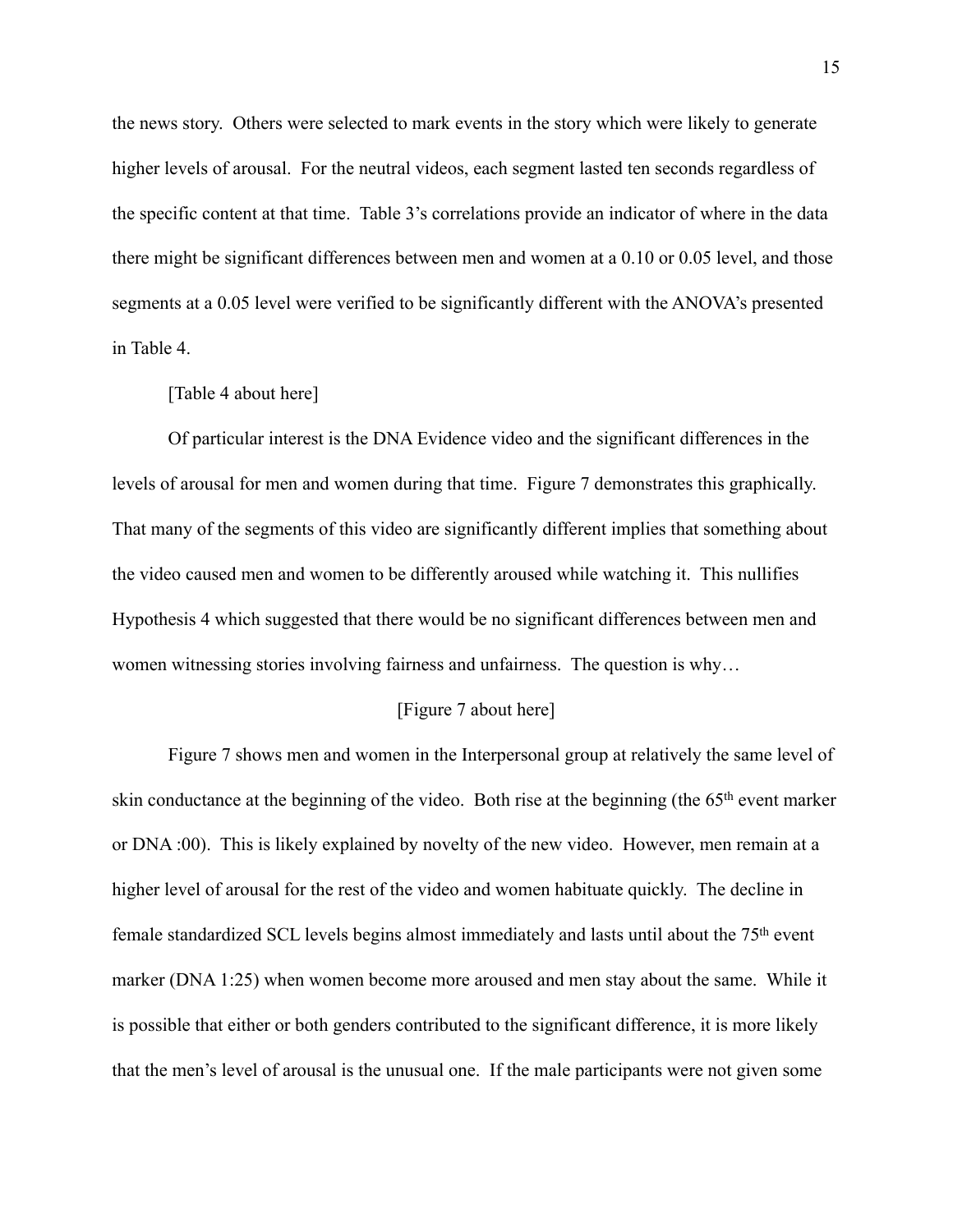reason for the autonomic nervous system to maintain their higher level of readiness, then normally there would be a slightly faster habituation to the stimulus like that seen with the female participants. Figure 8 demonstrates this nicely. In Figure 8, both sexes habituate until something later in the screensaver video triggers men to have an insignificantly different rise in SCL. For the DNA Evidence video, though (Figure 7), men do not habituate as quickly as women.

### [Figure 8 about here]

One interpretation of these results is that men are associating themselves with the character in the story. ANOVA's run for these particular events which account for the various types of empathy mostly do not find any significant influence on male standardized SCL. In fact, these models do not provide a good fit to the SCL data and should not be relied upon. Nonetheless, something about the presentation of the DNA Evidence video about the exoneration of an innocent man has a differential effect on men than on women.

### **Conclusion**

 In this paper we presented a test of gender effects in contextually variant experiences of fairness on policy preferences, controlling for empathy. Participants experienced either personal, interpersonal, abstract, or social perspectives on fairness via the ultimatum game, and then had to answer questions regarding whether the policy of the game should be changed to (1) make the game fairer, (2) add bonuses to encourage fair offers, and/or (3) add fines to discourage unfair offers. Men and women differed not only in their preference for policy changes - with women more supportive of fines and men divided over bonuses versus fines - but women who were in the interpersonal condition were more supportive of policy change than men. Further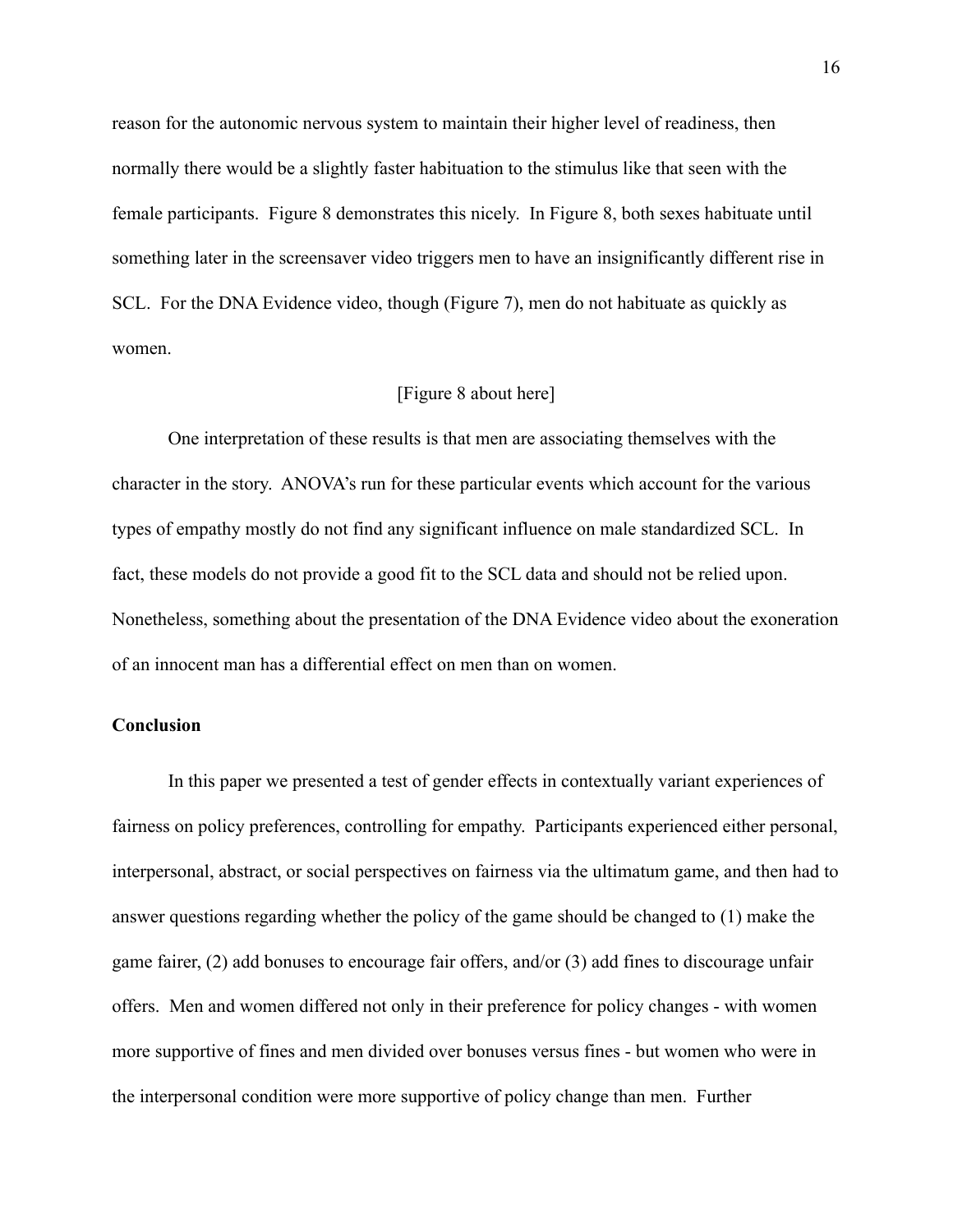investigation suggests empathy plays different roles for men and women on some policy considerations. Men who scored higher in empathic concern were more likely, as were women, to support fines. These findings are suggestive of the importance of empathy in the experience of fairness as well as the gendered implications for policy preferences.

 As cited above, our small sample size suggests we must interpret our results with caution. The direction of findings, however, is consistent with our hypotheses and require further investigation. Also, the skin conductance test during the DNA evidence video reinforces the notion that levels of autonomic arousal, particularly in response to the unfair treatment of others, is different for men and women. This is consistent with Singer's (2006) findings, but we are unable to substantively interpret the data. What we establish is an illustration of the physiological underpinning of responses to fairness that may differ by gender and empathy.

 "How empathy enables the development of other-regarding motivation (empathic concern or compassion) with an associated helping behavior is still unclear" (Frith and Singer 2008, p. 3877) and clues are likely to come from work linking genetics, social endocrinology, personality, and social behavior. We believe this paper is another step in theory-building with an empirical test of the notion that fairness is intuitive, judgements about fairness vary based on context as well as empathic capacity, and both may hinge on differences between men and women.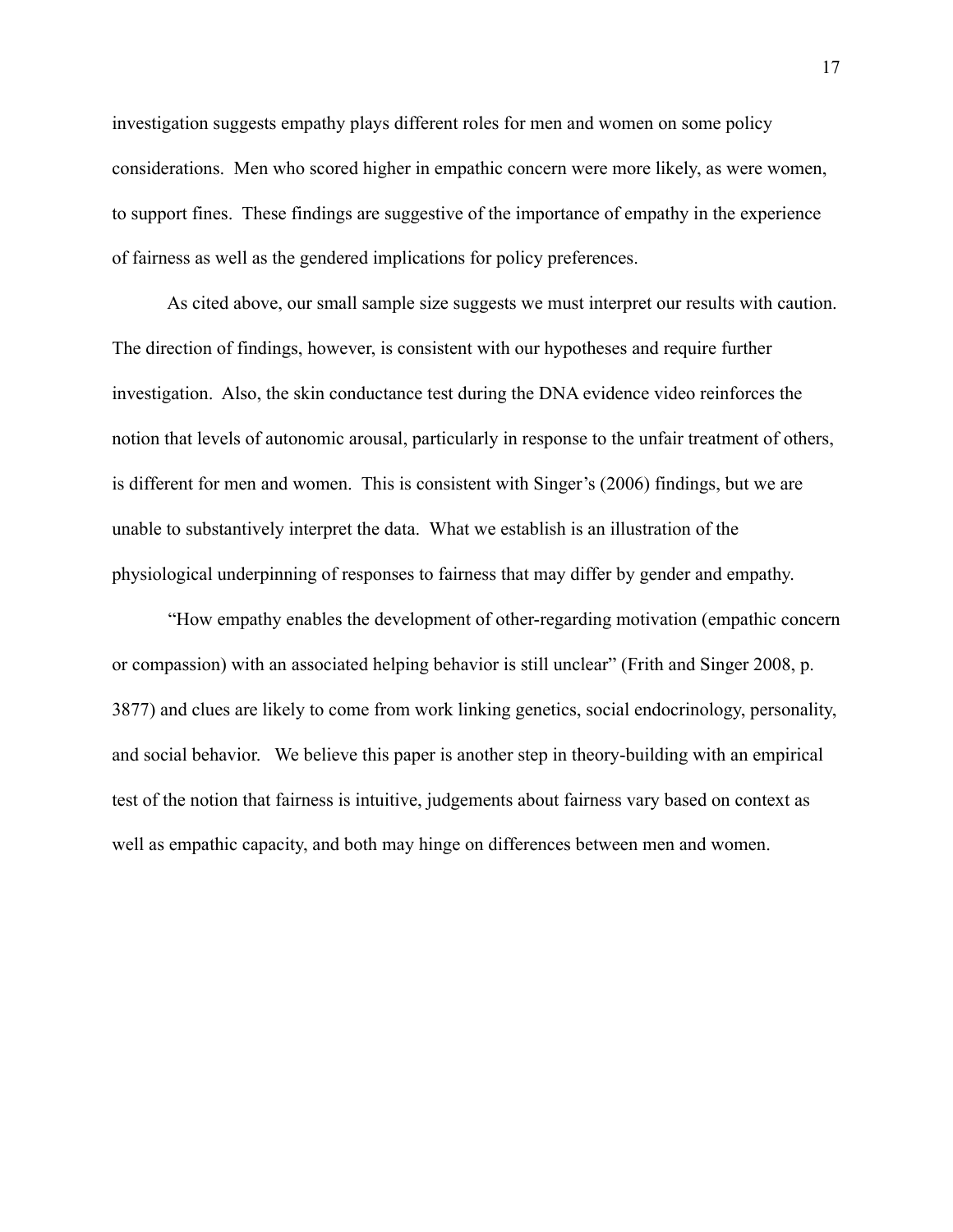### **References**

- Alford, John R. and John R. Hibbing. 2004a. "Accepting Authoritative Decisions: Humans as Wary Cooperators." *American Journal of Political Science*, 48:1 (January), 62-76.
- Anderson, Charles W. 1979. "The Place of Principles in Policy Analysis." *The American Political Science Review* 73 (3): 711-23.

Aranoff and Tedeschi 1968

Arnold 2004

- Baird, Vanessa A. 2001. "Building Institutional Legitimacy: The Role of Procedural Justice" *Political Research Quarterly*, 54: 2 (June), 333-354.
- Baumgartner, Frank R., and Bryan Jones. 1993. *Agendas and Instability in American politics.* Chicago: University of Chicago Press.
- Bennett, S.E. 2010. "An Experimental Study of Opinion on Climate Change: Labile Causalities and Stable Realities." *Policy Studies Journal*, 38:1 (February), 182-197.

Cahill 2003 & 2006

- Cory, Jr., Gerald A. 2003. "Maclean's Evolutionary Neuroscience and the Conflict Systems Neurobehavioral Model: Some Clinical and Social Policy Implications" in *Human Nature and Public Policy: An Evolutionary Approach* ed. Albert Somit and Steven Peterson, New York: Palgrave MacMillan.
- Craig, A.D. 2002. "How do you feel? Interoception: the sense of the physiological condition of the body. *Nat. Rev. Neuroscience,* 3: 655-666.

Damasio 2005

- Davis, Mark H. 1996. *Empathy: A Social Psychological Approach*. Boulder, CO: Westview Press.
- Davis, Mark H., Carol Luce, and Stephen J. Kraus. 1994. "The Heritability of Characteristics Associated with Dispositional Empathy." *Journal of Personality* 62: 3 (September), 369-391.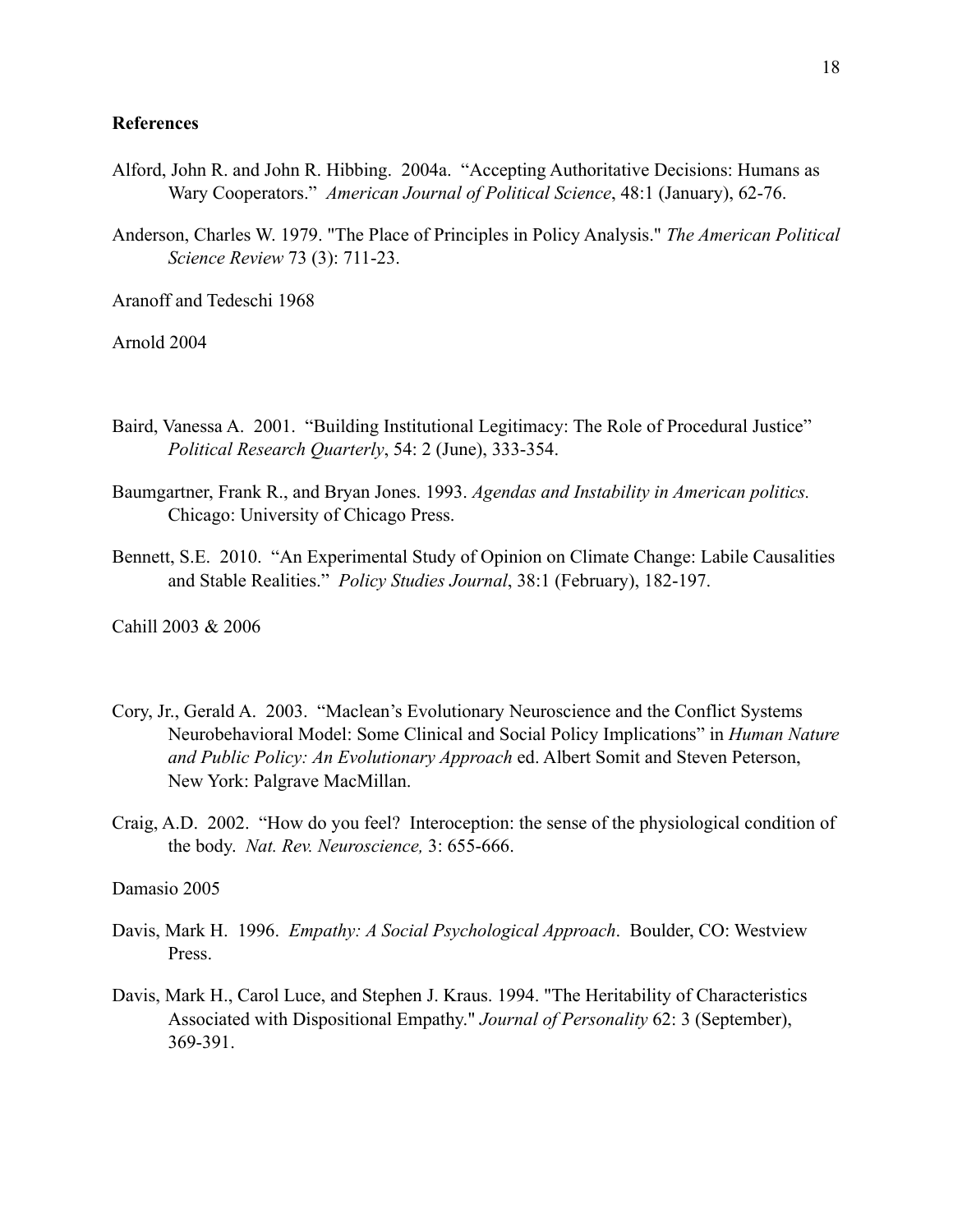- Dawson, Michael E., Anne M. Schell and Diane L. Filion. 2007. "The Electrodermal System" in *Handbook of Psychophysiology, Third Edition*, Cambrdige, UK: Cambridge University Press.
- Dayan, Peter. 2008. "The Role of Value Systems in Decision Making." In *Strüngmann Forum Report: Better than Conscious? Decision Making, the Human Mind, and Implications for Institutions*, Christoph Engel and Wolf Singer, eds. Cambridge, MA: The MIT Press.
- Dayan, Peter, and Ben Seymour. 2009. "Values and Action in Aversion" in *Neuroeconomics: Decision Making and the Brain* ed. Paul W. Glimcher, Colin F. Camerer, Ernst Fehr and Russel A. Poldrack, London: Academic Press, 175-191.
- Decety, Jean, and Julie Grèzes. 2006. "The power of simulation: Imagining one's own and other's behavior." *Brain Research*, 1079: 1 (24 March), 4-14.

## DeVries 2004

de Waal, Frans B.M. 2008. "Putting the Altruism Back into Altruism: The Evolution of Empathy." *Annual Review of Psychology*, 59: (), 279-300.

Domes et al. 2007

- Eckel, C. C., and P. J. Grossman. 2001. "Chivalry and Solidarity in Ultimatum Games." *Economic Inquiry,* 39: 171-188.
- Eckel, C. C., and P. J. Grossman. 1996. "Altruism in Anonymous Dictator Games." *Games and Economic Behavior,* 16: 181-191.
- Fleming, Stephen M., Charlotte L. Thomas, and Raymond J. Dolan. 2010. "Overcoming status quo bias in the human brain." *Proceedings of the National Academy of Sciences of the United States of America*, 107: 13 (March 30), 6005-6009.
- Freeman, Richard. 2006. "Learning in Public Policy." In *The Oxford Handbook of Public Policy*, Michael Moran, Martin Rein, and Robert E. Goodin, eds. Oxford, UK: Oxford University Press, 367-388.
- Frith, U., & C. D. Frith. 2003. "Development and neurophysiology of mentalizing." *Phil. Trans. R. Soc. B.,* 358: 459-473.
- Frith, C. D., & T. Singer. 2008. "The role of social cognition in decision making." *Phil. Trans. R. Soc. B.,* 363: 3875-3886.
- Geary, D.C. 1998. *Male, Female: The Evolution of Human Sex Differences.* Washington, DC: American Psychological Association.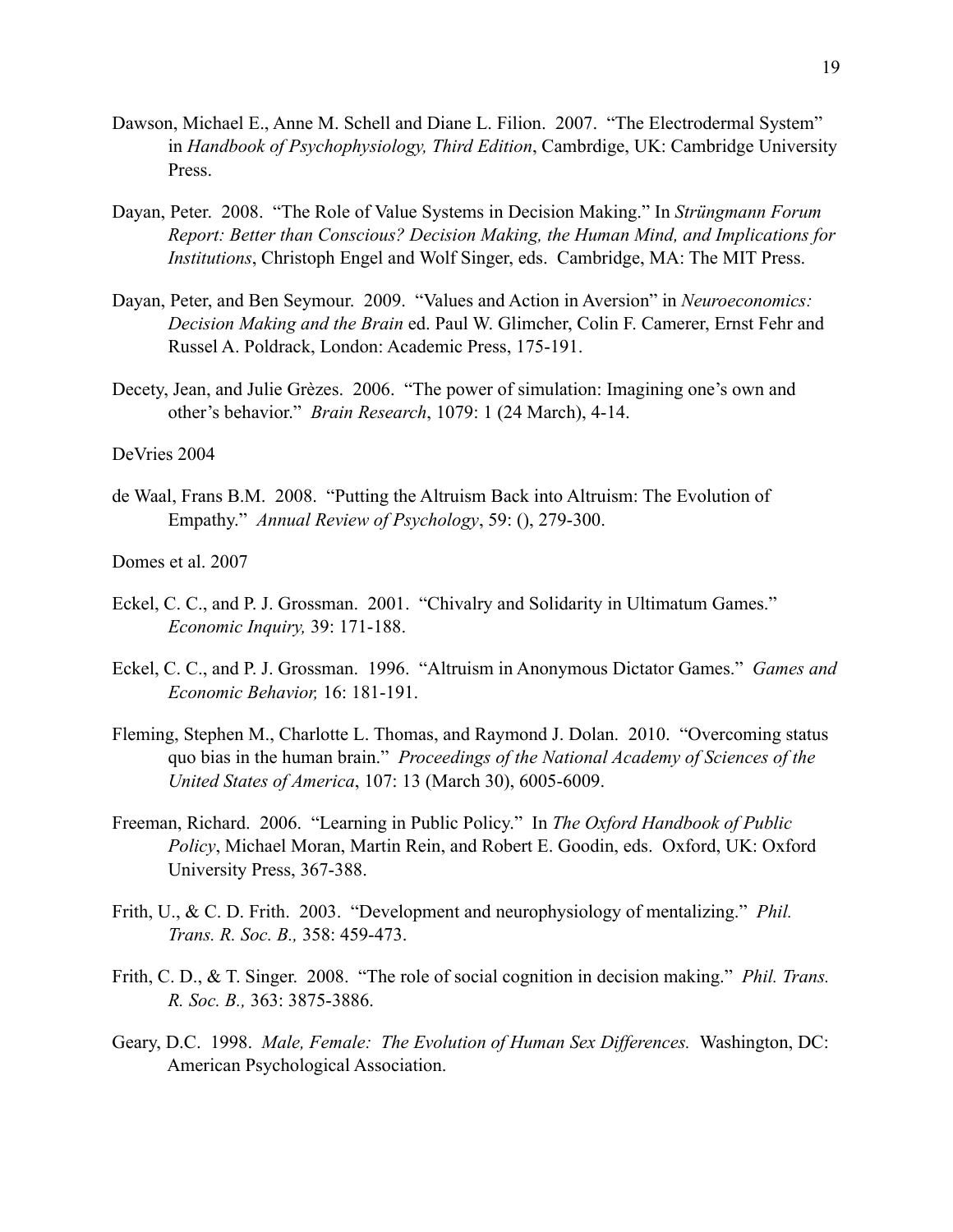- Güth, Werner and Reinhard Tietz. 1990. "Ultimatum Bargaining Behavior: A Survey and Comparison of Experimental Results." *Journal of Economic Psychology*. 11: 417-499.
- Haidt, Jonathan. 2007a. "The New Synthesis in Moral Psychology." *Science*, 316: 5827 (18 May), 998-1002.
- Haidt, Jonathan. 2007b. "Response." *Science,* 317: 5838 (3 August), 596-597.
- Haidt, Jonathan and Jesse Graham. 2007. "When Morality Opposes Justice: Conservatives Have Moral Intuitions that Liberals may not Recognize." *Social Justice Research*, 20: 1(March), 98-116.
- Hannagan, Rebecca J., & Christopher W. Larimer. 2010. "Does Gender Composition Affect Group Decision Outcomes? Evidence from a Laboratory Experiment." *Political Behavior,* 32 (1): 51-67.
- Hayden, F. Gregory. 1995. "Instrumentalist Policymaking: Policy Criteria in a Transactional Context." *Journal of Economic Issues*, 29:2 (June), 360-384.
- Hayden, F. Gregory. 2006. *Policymaking for a Good Society: The Social Fabric Matrix Approach to Policy Analysis and Program Evaluation*. New York: Springer.
- Henrich, Joseph, Robert Boyd, Samuel Bowles, Colin Camerer, Ernst Fehr, Herbert Gintis, and Richard McElreath. 2001. "In Search of Homo Economicus: Behavioral Experiments in 15 Small-Scale Societies." *American Economic Review*, 91:2 (May), 73-78.
- Henrich, Joseph, Jean Ensminger, Richard McElreath, Abigail Barr, Clark Barrett, Alexander Bolyanatz, Juan Camilo Cardenas, Michael Gurven, Edwins Gwako, Natalie Henrich, Carolyn Lesorogol, Frank Marlowe, David Tracer, and John Ziker. 2010. "Markets, Religion, Community Size, and the Evolution of Fairness and Punishment." *Science*, 327:5972 (19 March), 1480-1484.
- Jones, Bryan D. 2001. *Politics and the Architecture of Choice: Bounded Rationality and Governance*. Chicago: The University of Chicago Press.
- Jones, Bryan D. and Frank R. Baumgartner. 2005a. *The Politics of Attention: How Government Prioritizes Problems.* Chicago: The University of Chicago Press.
- Jones, Bryan D. and Frank R. Baumgartner. 2005b. "A Model of Choice for Public Policy." Journal of Public Administration Research and Theory 15:3 (July), 325-351.

Kingdon, John W. 1984. *Agendas, Alternatives, and Public Policies.* Boston: Little, Brown.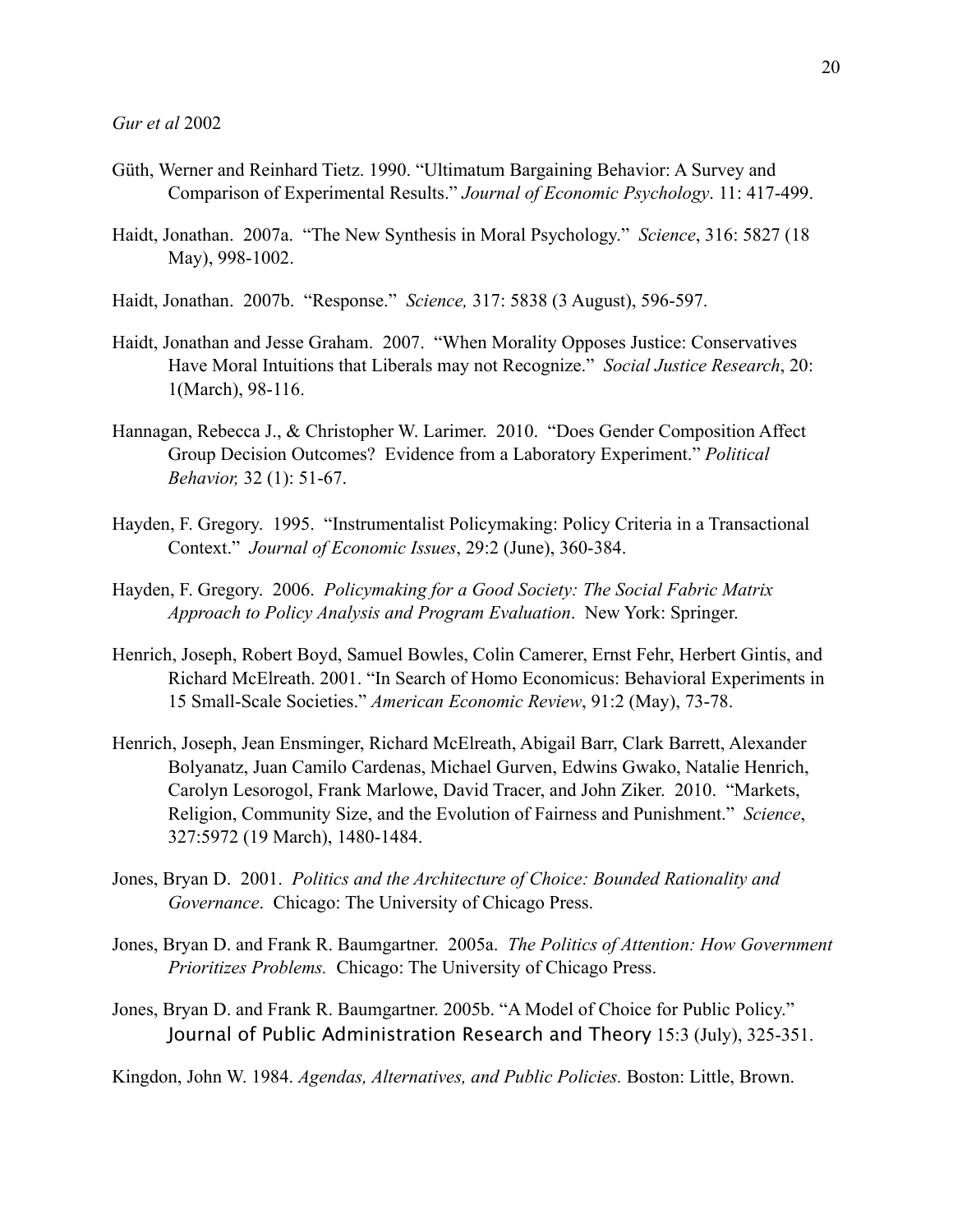- Knoch, Daria, Alvaro Pascual-Leone, Kaspar Meyer, Valerie Treyer, and Ernst Fehr. 2006. "Diminishing Reciprocal Fairness by Disrupting the Right Prefrontal Cortex." *Science*, 314: 5800 (3 November), 829-832.
- Lau, Richard R. 2003. "Models of Decision-Making" in *Oxford Handbook of Political Psychology*, ed. David O. Sears, Leonie Huddy, and Robert Jervis. New York: Oxford University Press, 19-59.
- Liberman, Nira and Yaacov Trope. 2008. "The Psychology of Transcending the Here and Now." *Science*, 322:5905 (21 November), 1201-1205.
- Marcus, George E. 2003. "The Psychology of Emotion and Politics" in *Oxford Handbook of Political Psychology*, ed. David O. Sears, Leonie Huddy, and Robert Jervis. New York: Oxford University Press, 182-221.
- Marcus, George E., W. Russell Neuman, and Michael MacKuen. 2000. *Affective Intelligence and Political Judgment,* Chicago: University of Chicago Press.
- Marx, Sabine M., Elke U. Weber, Benjamin S. Orlove, Anthony Leiserowitz, David H. Krantz, Carla Roncoli, and Jennifer Phillips. 2007. "Communication and mental processes: Experiential and analytic processing of uncertain climate information." *Global Environmental Change*, 17: (), 47-58.
- Montague, P. Read, and Terry Lohrenz. 2007. "To Detect and Correct: Norm Violations and their Enforcement." *Neuron*, 56: (October 4), 14-18.
- Nowak, Martin A., Karen M. Page and Karl Sigmund. 2000. "Fairness versus Reason in the Ultimatum Game." *Science*, 289: 5485 (8 September), 1773-1775.
- Nowell and Tinkler 1993
- Ortmann, A., & Tichy, L.K. (1999). Gender differences in the laboratory: Evidence from prisoner's dilemma games. *Journal of Economic Behavior and Organization, 39*, 327-339.
- Oxley, Douglas R. 2010a. "Fairness, Justice and an Individual Basis for Public Policy." PhD Dissertation, University of Nebraska – Lincoln.
- Oxley, Douglas R. 2010b. "Fairness as a Policy Criterion: Emotions that Affect Policy Decisions and Attitutdes." Presented at the 2010 Midwest Political Science Association Annual Meeting, Chicago, IL, April 2010.
- Pillutla, M. M., & Murnighan, J. K. 1996. "Unfairness, anger, and spite: Emotional rejections of ultimatum offers." *Organizational Behavior and Human Decision Processes,* 68: 3 (December)*,* 208–224.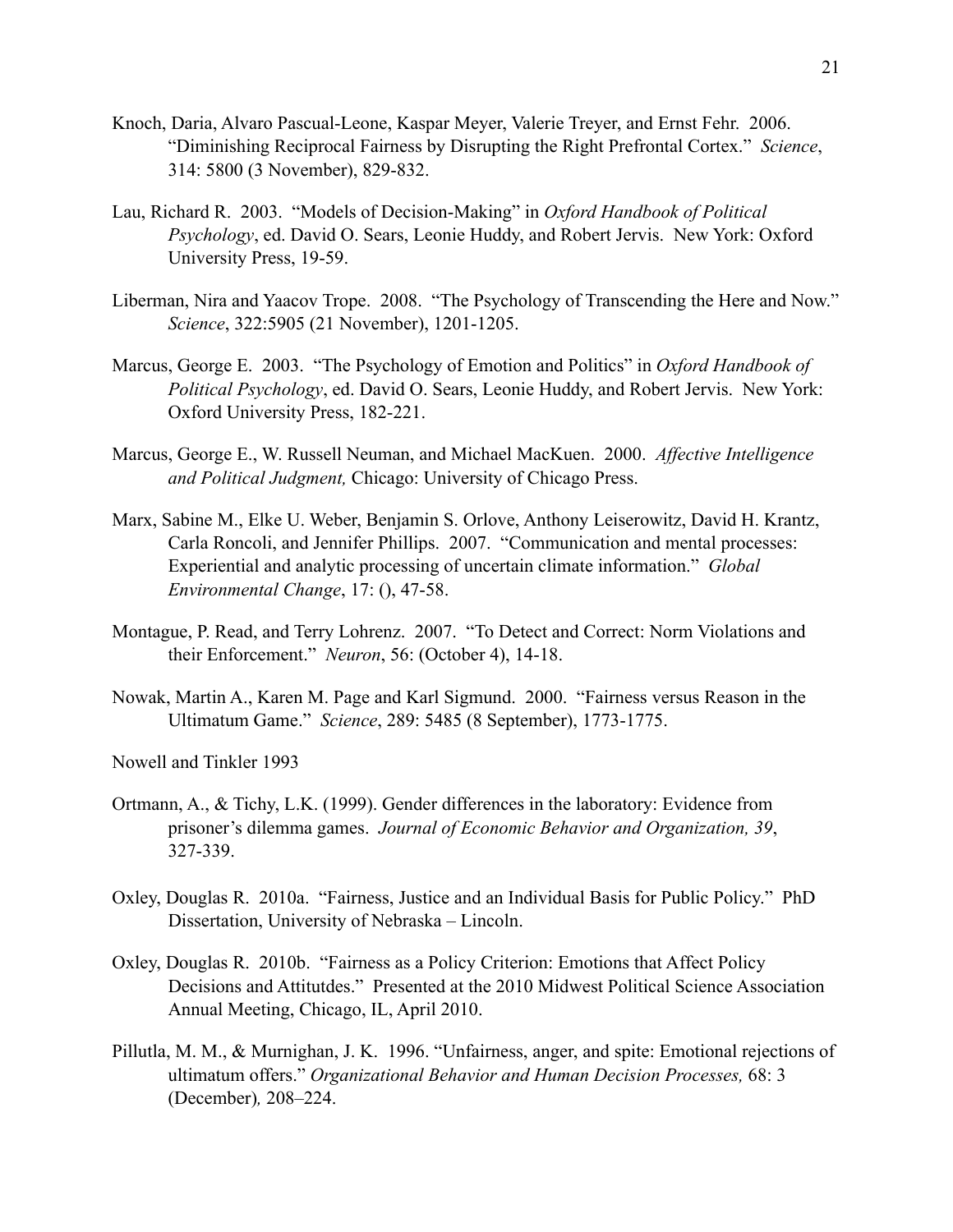- Rawls, John. 1971. *A Theory of Justice: Revised Edition*. Cambridge, MA: The Belknap Press of Harvard University Press.
- Rawls, John. 2002. *Justice as Fairness: A Restatement*. Cambridge, MA: Harvard University Press.
- Rokeach, Milton. 1973. *The Nature of Human Values*. New York: Free Press.
- Sanfey, Alan G. 2007. "Social Decision-Making: Insights from Game Theory and Neuroscience." *Science*, 318: 5850 (26 October), 598-602.
- Sanfey, Alan G., James K. Rilling, Jessica A. Aronson, Leigh E. Nystrom, and Jonathan D. Cohen. 2003. "The Neural Basis of Economic Decision-Making in the Ultimatum Game." *Science* 300: 5626 (13 June), 1755-1758.
- Singer, Tania, Ben Seymour, John P. O'Doherty, Klaas E. Stephan, Raymond J. Dolan, and Chris D. Frith. 2006. "Empathic neural responses are modulated by the perceived fairness of others." *Nature*, 439: (26 January), 466-469.
- Smith, Kevin B. 2006. "Representational Altruism: The Wary Cooperator as Authoritative Decision Maker." *American Journal of Political Science*, 50: 4 (October), 1013-1022.
- Spitzer, Manfred, Urs Fischbacher, Bärbel Herrnberger, Georg Grön, and Ernst Fehr. 2007. "The Neural Signature of Social Norm Compliance." *Neuron*, 56:1 (October), 185-196.
- van 't Wout, Mascha, Rene S. Kahn, Alan G. Sanfey and Andre Aleman. 2006. "Affective State and Decision-making in the Ultimatum Game." *Experimental Brain Research,* 169: 4 (March), 564-568.
- van Winden, Frans. 2007. "Affect and Fairness in Economics." *Social Justice Research*, 20: 1 (March), 35-52.
- Wallace, Björn, David Cesarini, Paul Lichtenstein, and Magnus Johannesson. 2007. "Heritability of Ultimatum Game Responder Behavior." *Proceedings of the National Academy of Sciences of the United States of America*, 104: 40 (October 2), 15631-15634.
- White House, Office of the Press Secretary. 2006. "Fact Sheet: The Adam Walsh Child Protection And Safety Act Of 2006." Retrieved from [http://www.whitehouse.gov/news/](http://www.whitehouse.gov/news/releases/2006/07/20060727-7.html) [releases/2006/07/20060727-7.html](http://www.whitehouse.gov/news/releases/2006/07/20060727-7.html) on January 6, 2009.
- Wicker, B., C. Keysers, J. Plailly, J. P. Royet, V. Gallese, & G. Rizzolatte. 2003. "Both of us disgusted in my insula: the common neural basis of seeing and feeling disgust." *Neuron,*  40: 655-664.

Zak, Kurzban and Matzner 2004, 2005;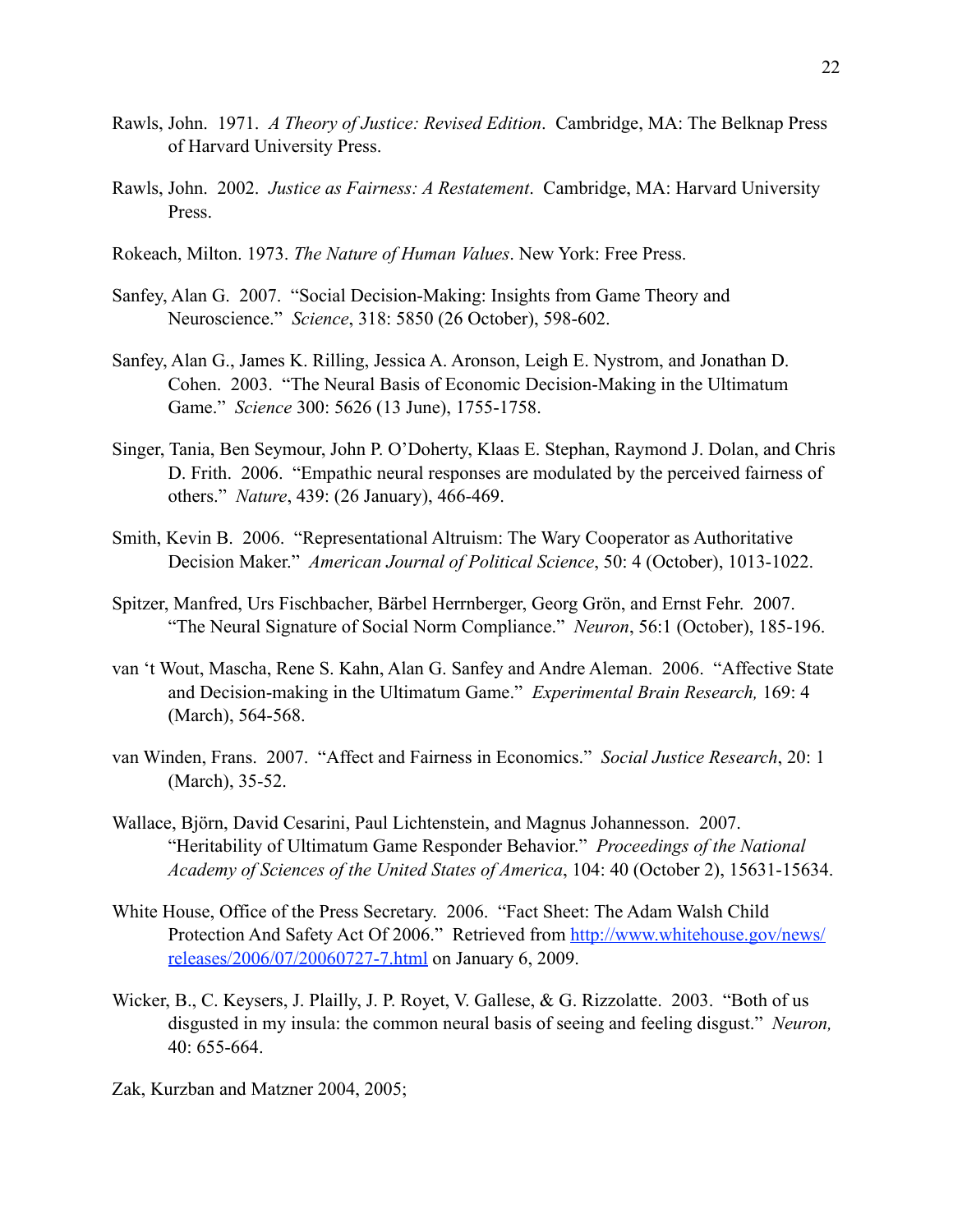# **Tables and Figures**

| <b>Variable</b>    | <b>Condition</b> | <b>Male Mean</b> | <b>Female Mean</b> | <b>Difference</b> | Pr(T  >  t ) |
|--------------------|------------------|------------------|--------------------|-------------------|--------------|
| Policy Change      | Personal         | 0.4444           | 0.4375             | 0.0069            | 0.9687       |
| Policy Change      | Interpersonal    | 0.4118           | 0.6471             | $-0.2353$         | 0.1796       |
| Policy Change      | Abstract         | 0.7333           | 0.7895             | $-0.0561$         | 0.7119       |
| <b>Bonus Rules</b> | Personal         | 0.4444           | 0.5000             | $-0.0555$         | 0.7550       |
| <b>Bonus Rules</b> | Interpersonal    | 0.5294           | 0.7059             | $-0.1765$         | 0.3041       |
| <b>Bonus Rules</b> | Abstract         | 0.7333           | 0.5789             | 0.1543            | 0.3648       |
| <b>Fine Rules</b>  | Personal         | 0.5000           | 0.4375             | 0.0625            | 0.7255       |
| <b>Fine Rules</b>  | Interpersonal    | 0.6471           | 0.4118             | 0.2353            | 0.1796       |
| <b>Fine Rules</b>  | Abstract         | 0.4667           | 0.1053             | 0.3614            | $0.0170**$   |

 $** < 0.05$ ;

Personal: Male n=18, Female n=16; Interpersonal: Male n=17, Female n=17; Abstract: Male n=15, Female n=19

 $0 =$  Against Policy Change;  $1 =$  For Policy Change

 $0 =$  For Fines / Bonuses;  $1 =$  Against Fines / Bonuses

| Table 2 – Logit regression coefficients on the addition of rules to the game. |  |  |  |
|-------------------------------------------------------------------------------|--|--|--|
|-------------------------------------------------------------------------------|--|--|--|

| Exp(B)                                   | Male - For                                                                 | $Female -$ | Male -  | Female - | Male -      | Female -         |
|------------------------------------------|----------------------------------------------------------------------------|------------|---------|----------|-------------|------------------|
|                                          | Policy                                                                     | For Policy | Against | Against  | Against     | Against          |
|                                          | Change                                                                     | Change     | Bonuses | Bonuses  | Fines       | Fines            |
| Experimental<br>Condition                | $2.2481*$                                                                  | 2.0164*    | 1.7066  | 1.1558   | 0.5801      | $0.3536**$       |
| Empathy -<br>Fantasy                     | 1.0146                                                                     | 1.0072     | 0.9528  | 1.0239   | 0.9746      | 0.9239           |
| Empathy $-$<br>Perspective<br>Taking     | 1.0766                                                                     | 0.9216     | 0.9737  | 1.0579   | 1.0357      | 1.2210*          |
| Emapthy -<br>Empathic<br>Concern         | 1.0570                                                                     | 1.2405*    | 1.1273  | 0.9676   | $0.7015***$ | 0.8244           |
| Empathy -<br>Personal<br><b>Distress</b> | 1.0178                                                                     | 0.8978     | 0.9583  | 0.9729   | 0.8948      | 1.0507           |
| Constant                                 | $0.0063*$                                                                  | 0.0664     | 0.2616  | 0.6294   | 72811***    | 10.3534          |
| N                                        | 50                                                                         | 52         | 50      | 52       | 50          | 52               |
| Prob > $\chi^2$                          | 0.3433                                                                     | $0.0766*$  | 0.3835  | 0.9576   | $0.0034***$ | $0.0255**$       |
| Psuedo R <sup>2</sup>                    | 0.0814                                                                     | 0.1458     | 0.0769  | 0.0151   | 0.2556      | $ 0.1992\rangle$ |
| سده ۱۸۰۰ ب                               | $\lambda$ $\Lambda$ $\Lambda$ $\Gamma$ . $\lambda \lambda \lambda \lambda$ | . 0.01     |         |          |             |                  |

 $^*$  < 0.10;  $^{**}$  < 0.05;  $^{***}$  < 0.01;

 $0 =$  Against Policy Change;  $1 =$  For Policy Change

 $0 =$  For Fines / Bonuses;  $1 =$  Against Fines / Bonuses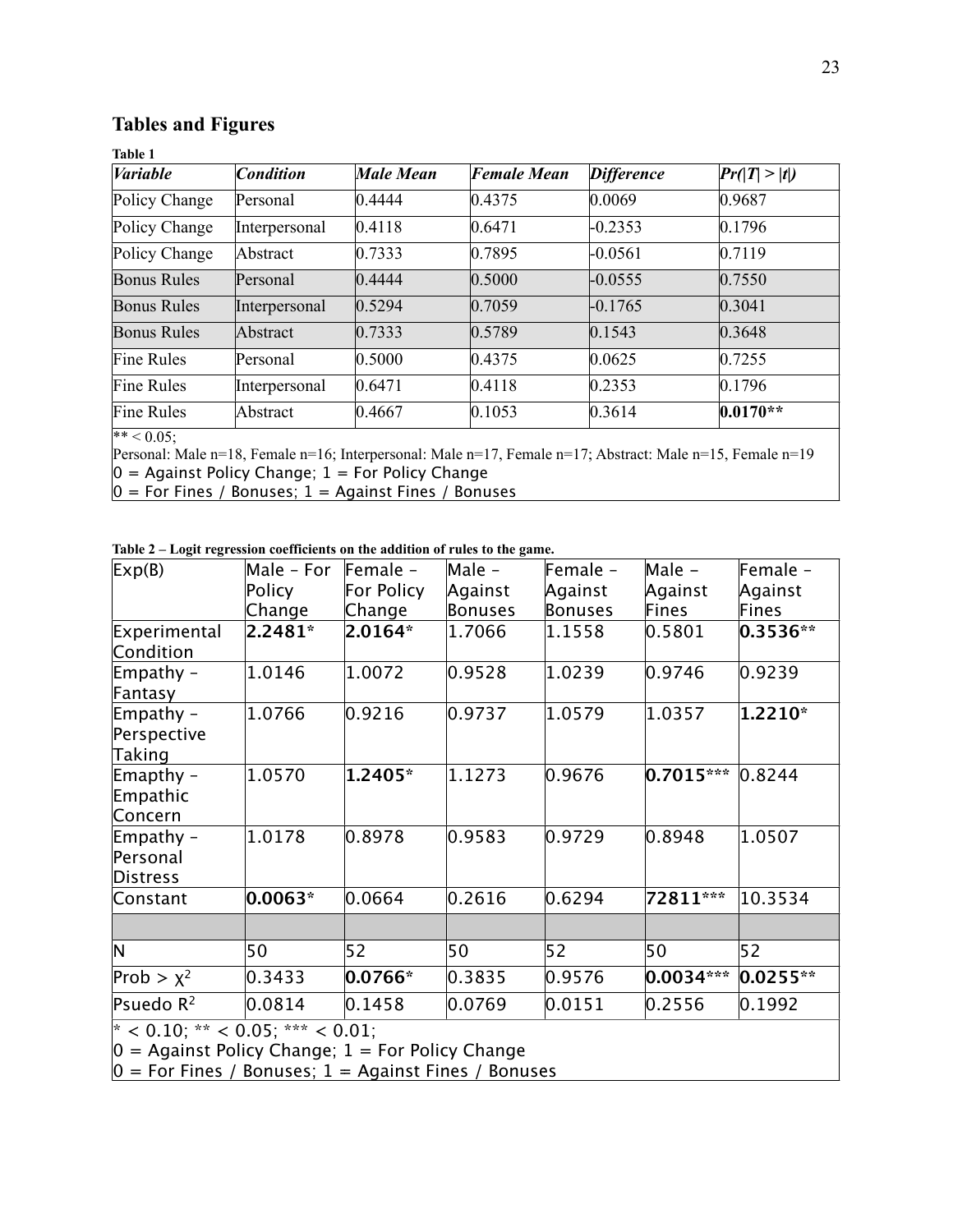| Fixation 1           | 0.0773               | Fixation 2                                                          | 0.0611      | Fixation 3                   | $-0.1266$ Fixation 4 | $-0.0775$   |
|----------------------|----------------------|---------------------------------------------------------------------|-------------|------------------------------|----------------------|-------------|
| Frys:00              | 0.0929               | Eminent Domain :00                                                  | 0.0280      | Flowers :00                  | 0.1097 DNA:00        | $-0.1385$   |
| Frys: 04             | $-0.0325$            | Eminent Domain: 26                                                  | 0.0522      | Flowers: 10                  | $-0.0491$ DNA:14     | $-0.1934*$  |
| Frys: $12$           | $-0.0294$            | Eminent Domain: 30                                                  | 0.0498      | Flowers: 20                  | $-0.0748$ DNA:24     | $-0.2449**$ |
| Frys: 20             | 0.0068               | Eminent Domain: 49                                                  | $-0.0101$   | Flowers: 30                  | $-0.0488$ DNA: 28    | -0.2055**   |
| Frys: 29             | $-0.0157$            | Eminent Domain: 52                                                  | $-0.0021$   | Flowers :40                  | $-0.0625$ DNA:31     | $-0.1936*$  |
| Frys: 33             | $-0.0623$            | Eminent Domain<br>1:03                                              | $-0.0538$   | Flowers: 50                  | $-0.0645$ DNA:39     | $-0.2191**$ |
| Frys: 38             | $-0.0485$            | Eminent Domain<br>1:14                                              | 0.0553      | Flowers 1:00 - 0.0154 DNA:45 |                      | $-0.1980*$  |
| Frys: 46             | $-0.0609$            | Eminent Domain<br>1:26                                              | $-0.0250$   | Flowers 1:10-0.0191 DNA :52  |                      | $-0.1691*$  |
| Frys: 51             | $-0.0571$            | Eminent Domain<br>1:35                                              | $-0.1155$   | Flowers end                  | $-0.0917$ DNA 1:11   | $-0.2253**$ |
| Frys: 55             | $-0.0475$            | Eminent Domain<br>1:43                                              | 0.1167      |                              | <b>DNA 1:15</b>      | $-0.2489**$ |
| Frys 1:01            | 0.0051               | <b>Eminent Domain</b><br>1:49                                       | $-0.1760*$  |                              | <b>DNA 1:25</b>      | $-0.2491**$ |
| Frys $1:10$          | 0.0086               | <b>Eminent Domain</b><br>end                                        | $-0.2069**$ |                              | DNA 1:40             | $-0.1047$   |
| Frys 1:22            | 0.0671               |                                                                     |             |                              | <b>DNA 1:52</b>      | $-0.0634$   |
| Frys 1:38            | $-0.0054$            |                                                                     |             |                              | DNA : 205            | $-0.0503$   |
| Frys 1:49            | $-0.0247$            |                                                                     |             |                              | DNA end              | $-0.1411$   |
| Frys End             | 0.0473               |                                                                     |             |                              |                      |             |
|                      |                      |                                                                     |             |                              |                      |             |
| Fixation 5           | -0.1111              | Fixation 6                                                          | $-0.1390$   |                              |                      |             |
| Screensaver :00      | $-0.0676$            | Cops:00                                                             | $-0.1442$   |                              |                      |             |
| Screensaver : 10     | $\overline{-0.0571}$ | Cops:13                                                             | $-0.1597$   |                              |                      |             |
| Screensaver : 20     | $-0.1011$            | Cops:29                                                             | $-0.1430$   |                              |                      |             |
| Screensaver :30      | $-0.0620$            | Cops:43                                                             | $-0.1234$   |                              |                      |             |
| Screensaver :40      | $-0.0795$            | Cops:50                                                             | $-0.1099$   |                              |                      |             |
| Screensaver :50      | $-0.0825$            | Cops:59                                                             | $-0.1460$   |                              |                      |             |
| Screensaver<br> 1:00 | $-0.1000$            | Cops 1:05                                                           | $-0.1498$   |                              |                      |             |
| Screensaver<br>1:10  | 0.1083               | Cops 1:15                                                           | $-0.1746*$  |                              |                      |             |
| Screensaver<br>1:20  | 0.1653               | Cops 1:30                                                           | $-0.1822*$  |                              |                      |             |
| Screensaver<br>end   |                      | $-0.1729*$ Cops 1:34                                                | 0.1616      |                              |                      |             |
|                      |                      | Cops $1:41$                                                         | $-0.1290$   |                              |                      |             |
|                      |                      | Cops end                                                            | $-0.1342$   |                              |                      |             |
|                      |                      | $*$ p < 0.05; $*$ p < 0.10; Data come from all experimental groups. |             |                              |                      |             |

**Table 3 – Pairwise correlation values between Gender and the variables listed**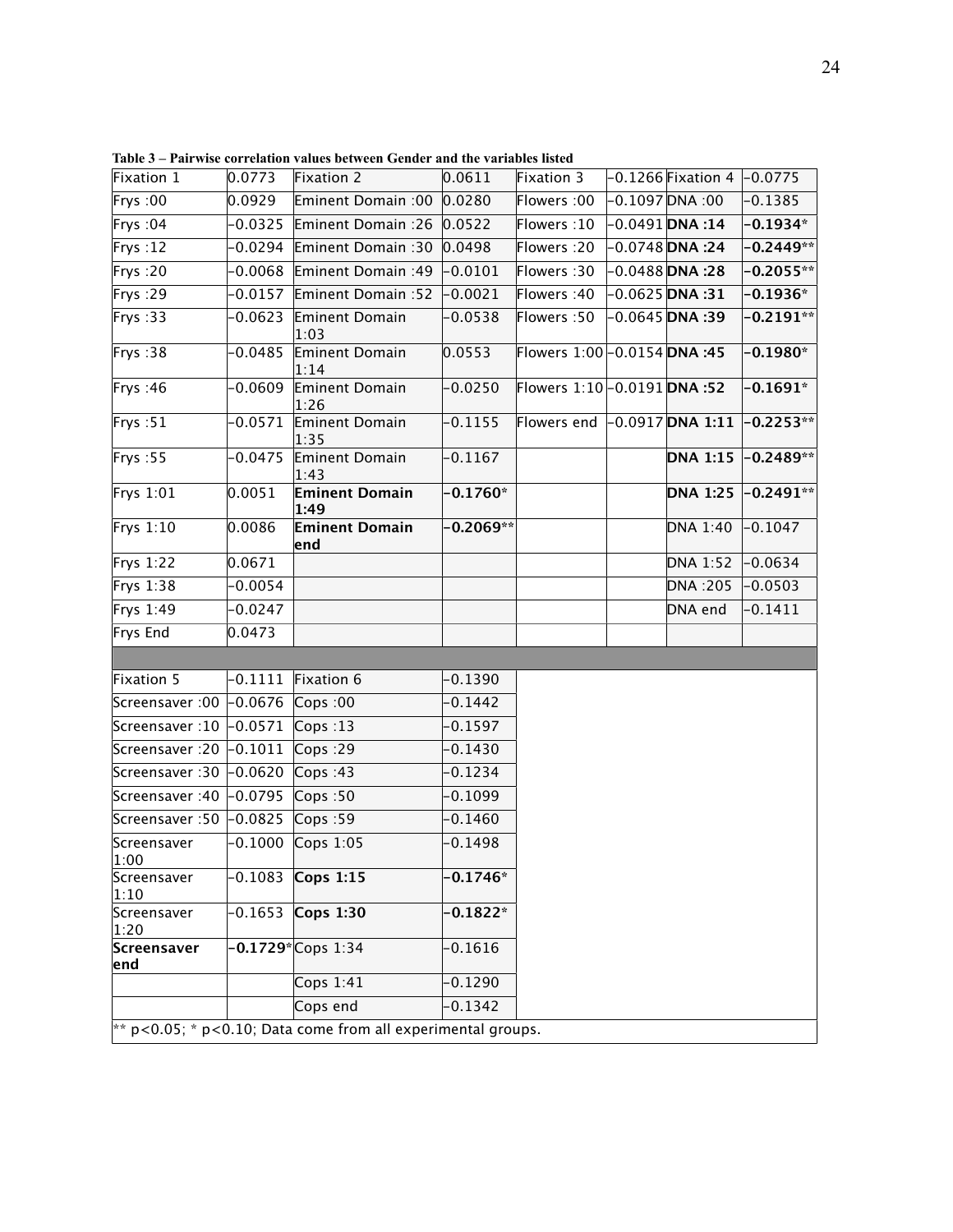| Variable                                             | Male Mean Standardized<br>SCL | Female Mean Standardized<br>SCL | Prob > F     |  |  |
|------------------------------------------------------|-------------------------------|---------------------------------|--------------|--|--|
| Eminent Domain<br>End                                | 0.1878                        | $-0.1026$                       | $ 0.0443** $ |  |  |
| DNA Evidence : 24                                    | 0.5339                        | 0.1500                          | $0.0162**$   |  |  |
| <b>DNA Evidence: 28</b>                              | 0.4819                        | 0.1546                          | $ 0.0446** $ |  |  |
| DNA Evidence :39                                     | 0.4532                        | 0.1111                          | $ 0.0320** $ |  |  |
| DNA Evidence 1:11 0.3958                             |                               | 0.0416                          | $ 0.0273** $ |  |  |
| DNA Evidence 1:15 0.3728                             |                               | $-0.0138$                       | $ 0.0145** $ |  |  |
| DNA Evidence 1:25 0.4286                             |                               | 0.0439                          | $ 0.0144** $ |  |  |
| $**$ < 0.05; Data come from all experimental groups. |                               |                                 |              |  |  |

**Table 4 - One-way ANOVA's on Standardized SCL and Gender** 

**Figure 1 – Support for Policy Change Histogram for all experimental groups**

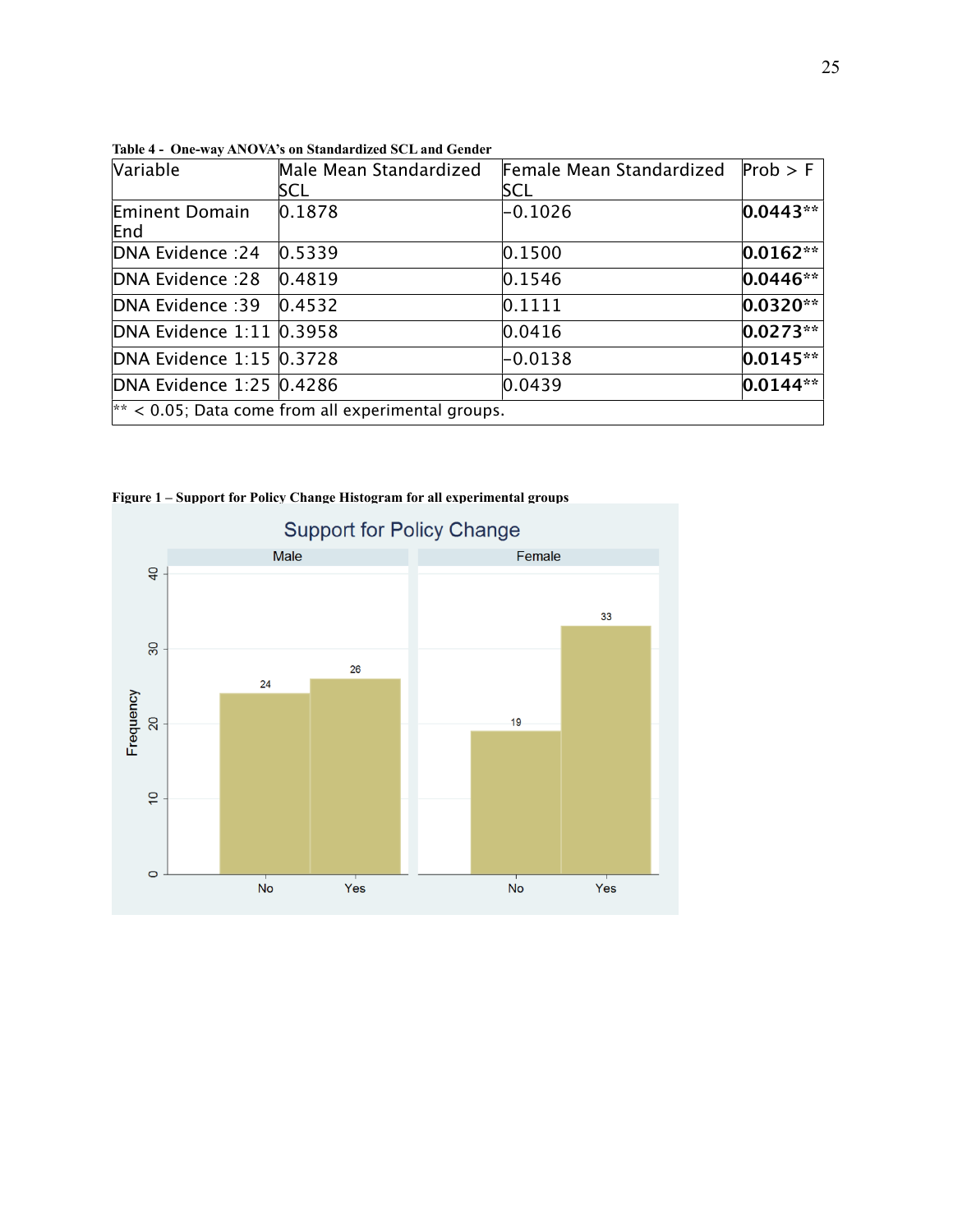

**Figure 2 – Support for Bonuses Histogram for all experimental groups**



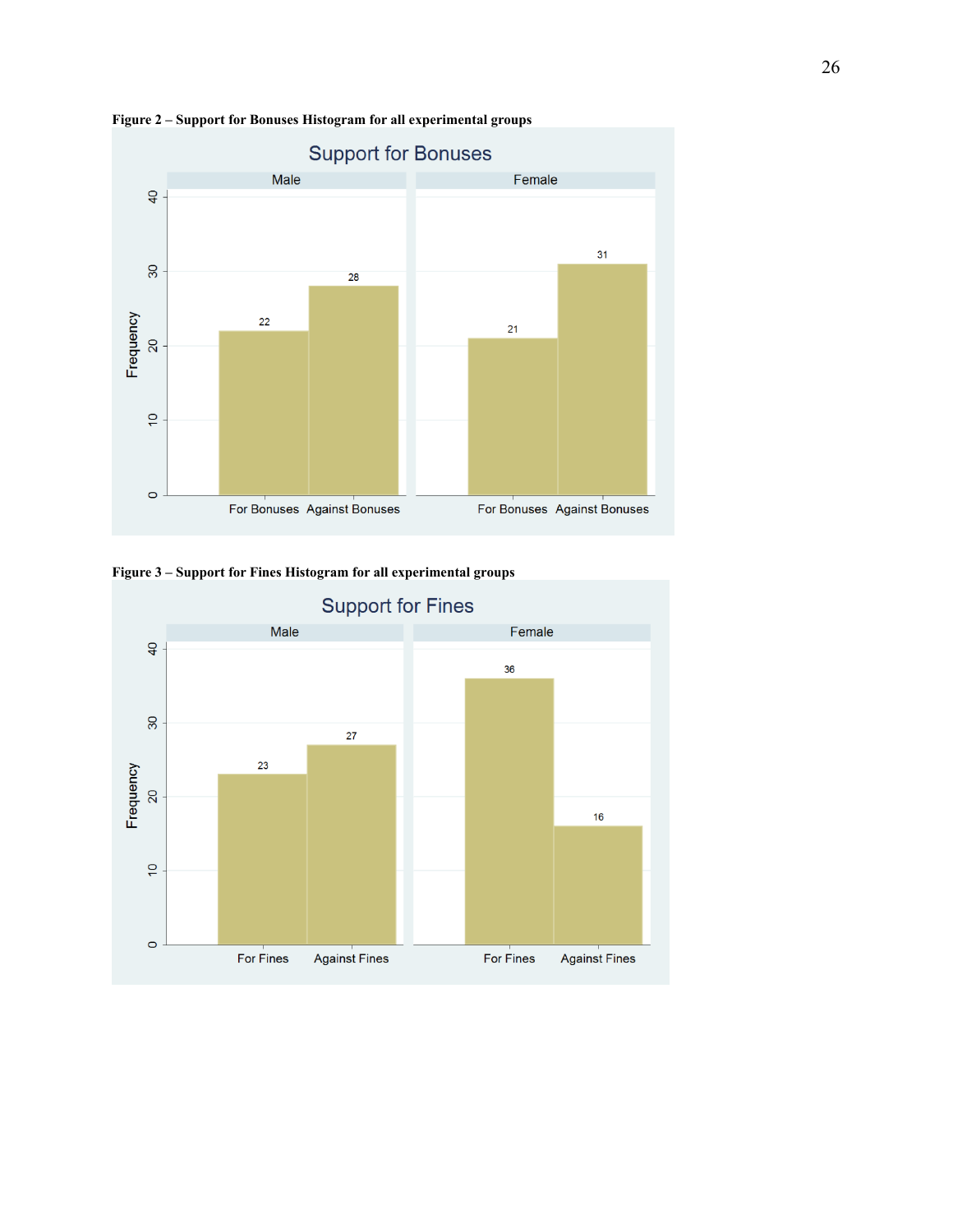

**Figure 4 – Skin Conductance Levels for Interpersonal Experimental Group**



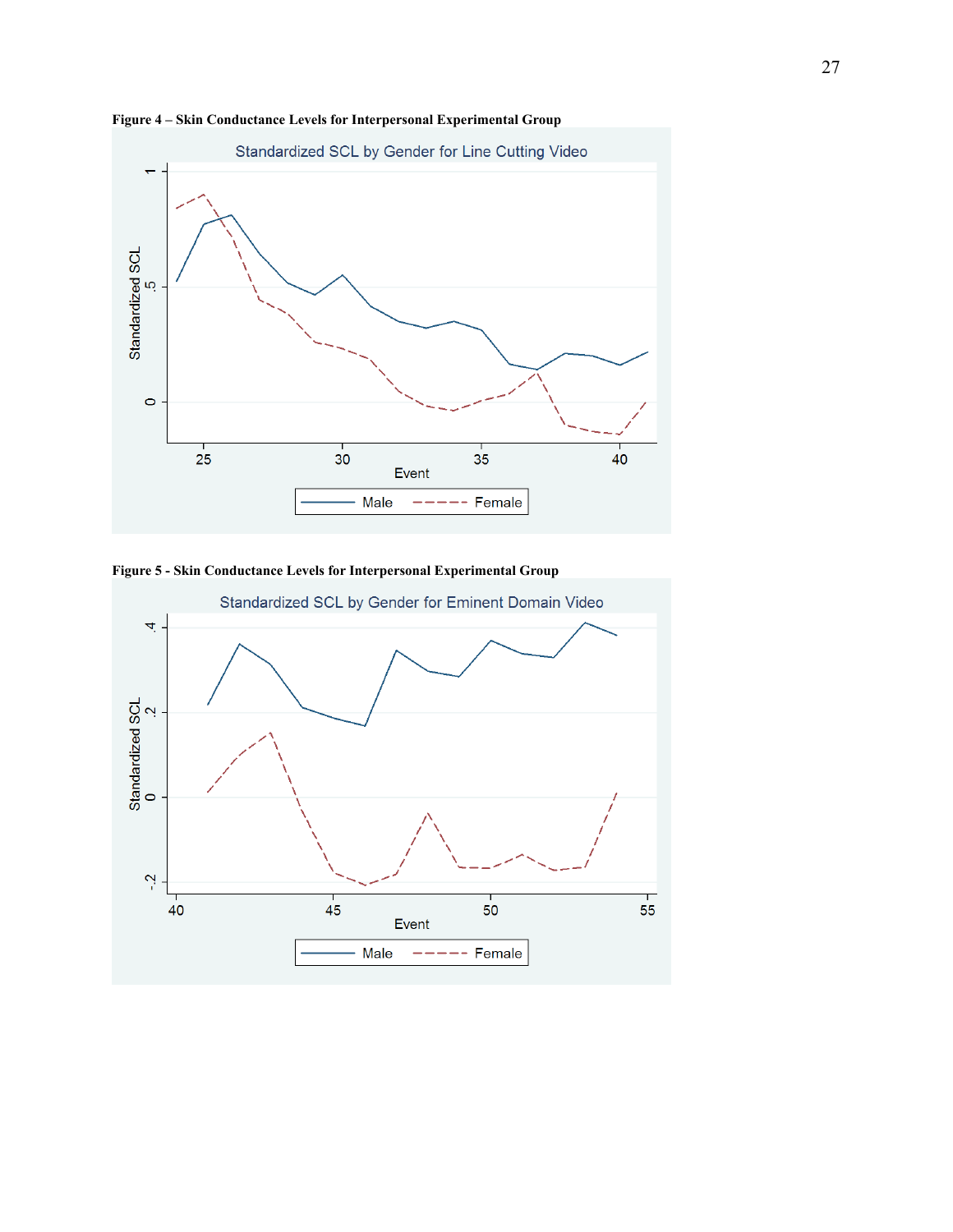

**Figure 6 - Skin Conductance Levels for Interpersonal Experimental Group**